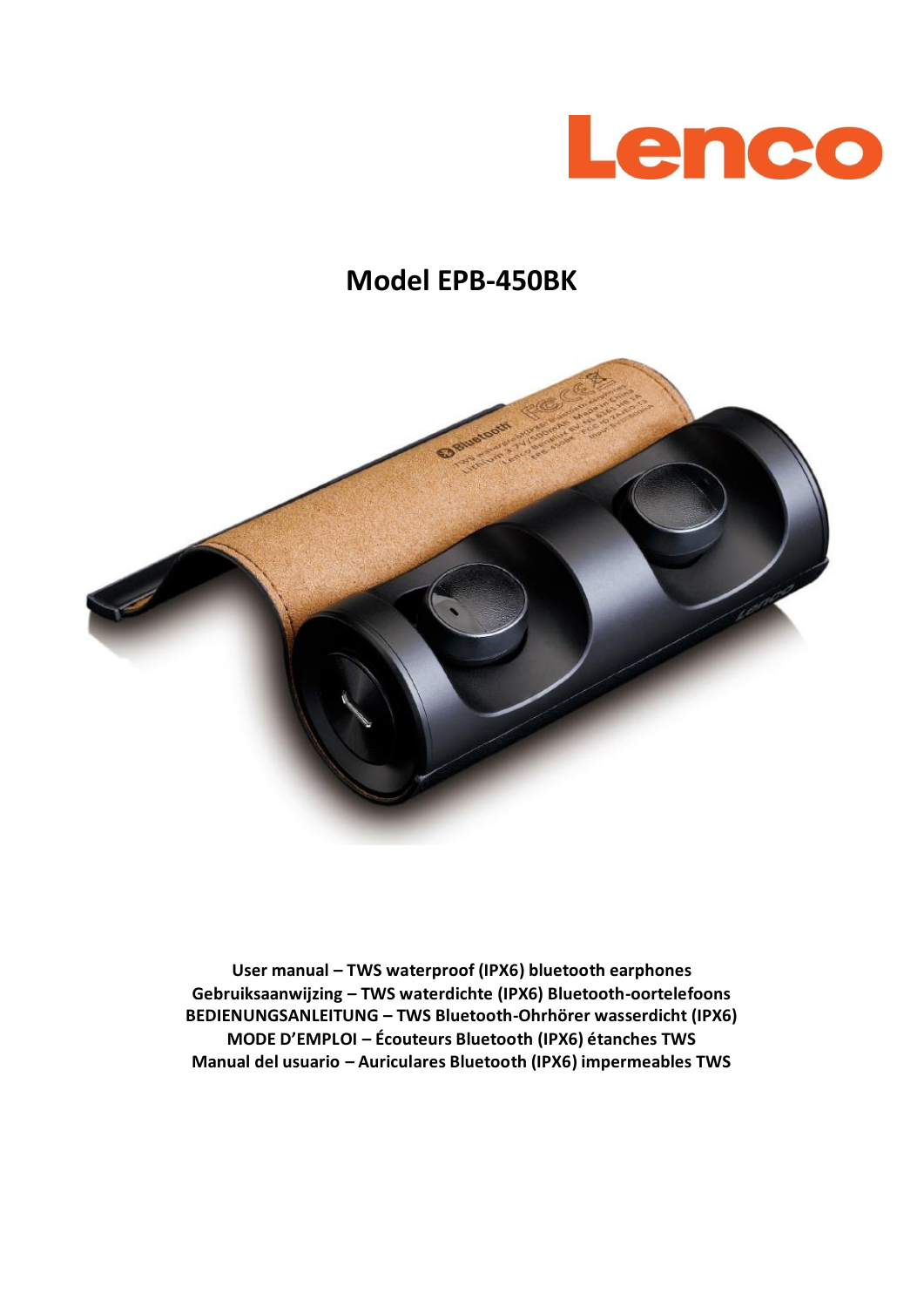### Index

| Englis |  |
|--------|--|
|        |  |
|        |  |
|        |  |
|        |  |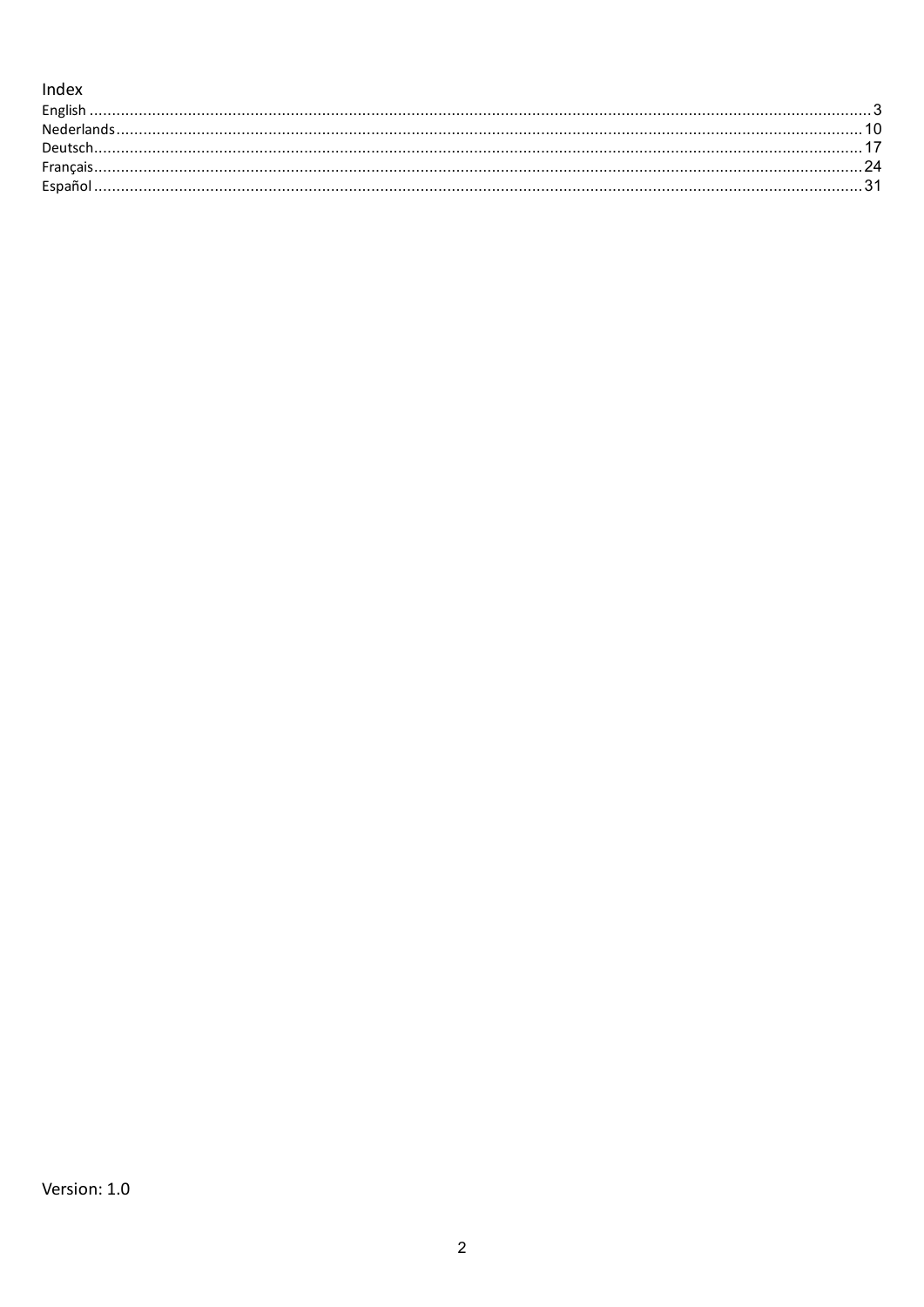#### <span id="page-2-0"></span>**CAUTION:**

Usage of controls or adjustments or performance of procedures other than those specified herein may result in hazardous radiation exposure.

This unit should not be adjusted or repaired by anyone except qualified service personnel.

#### **PRECAUTIONS BEFORE USE**

# **KEEP THESE INSTRUCTIONS IN MIND:**

- 1. Do not use this device near water.<br>2. Clean only with a slightly damp clo
- 2. Clean only with a slightly damp cloth.<br>3. Do not cover or block any ventilation
- 3. Do not cover or block any ventilation openings. When placing the device on a shelf, leave 5 cm (2") free space around the whole device.
- 4. Install in accordance with the supplied user manual.<br>5.  $*$  Don't step on or pinch the power adaptor. Be very
- 5. \* Don't step on or pinch the power adaptor. Be very careful, particularly near the plugs and the cable's exit point. Do not place heavy items on the power adaptor, which may damage it. Keep the entire device out of children's reach! When playing with the power cable, they can seriously injure themselves.
- 6. \* Unplug this device during lightning storms or when unused for a long period.
- 7. Keep the device away from heat sources such as radiators, heaters, stoves, candles and other heatgenerating products or naked flame.
- 8. Avoid using the device near strong magnetic fields.
- 9. Electrostatic discharge can disturb normal usage of this device. If so, simply reset and restart the device following the instruction manual. During file transmission, please handle with care and operate in a staticfree environment.
- 10. Warning! Never insert an object into the product through the vents or openings. High voltage flows through the product and inserting an object can cause electric shock and/or short circuit internal parts. For the same reason, do not spill water or liquid on the product.
- 11. Do not use in wet or moist areas such as bathrooms, steamy kitchens or near swimming pools.
- 12. Do not use this device when condensation may occur.
- 13. Although this device is manufactured with the utmost care and checked several times before leaving the factory, it is still possible that problems may occur, as with all electrical appliances. If you notice smoke, an excessive build-up of heat or any other unexpected phenomena, you should disconnect the plug from the main power socket immediately.
- 14. This device must operate on a power source as specified on the specification label. If you are not sure of the type of power supply used in your home, consult your dealer or local power company.
- 15. \* The socket outlet must be installed near the equipment and must be easily accessible.
- 16. \* Do not overload ac outlets or extension cords. Overloading can cause fire or electric shock.
- 17. \* Devices with class 1 construction should be connected to a main socket outlet with a protective earthed connection.
- 18. \* Devices with class 2 construction do not require a earthed connection.
- 19. Keep away from rodents. Rodents enjoy biting on power cords.
- 20. \* Always hold the plug when pulling it out of the main supply socket. Do not pull the power cord. This can cause a short circuit.
- 21. Avoid placing the device on any surfaces that may be subject to vibrations or shocks.
- 22. To clean the device, use a soft dry cloth. Do not use solvents or petrol based fluids. To remove severe stains, you may use a damp cloth with dilute detergent.
- 23. The supplier is not responsible for damage or lost data caused by malfunction, misuse, modification of the device or battery replacement.
- 24. Do not interrupt the connection when the device is formatting or transferring files. Otherwise, data may be corrupted or lost.
- 25. If the unit has USB playback function, the usb memory stick should be plugged into the unit directly. Don't use an usb extension cable because it can cause interference resulting in failing of data.
- 26. The apparatus shall not be exposed to dripping or splashing and make sure that no objects filled with liquids, such as vases, are placed on or near the apparatus.
- 27. \* To completely disconnect the power input, the mains plug of the apparatus shall be disconnected from the mains, as the disconnect device is the mains plug of apparatus.
- 28. If the unit works with battery, Battery shall not be exposed to excessive heat such as sunshine, fire or the like.
- 29. Attention should be drawn to the environmental aspects of battery disposal.
- 30. The apparatus can only be used in moderate extremely cold or climates warm environments should be avoided.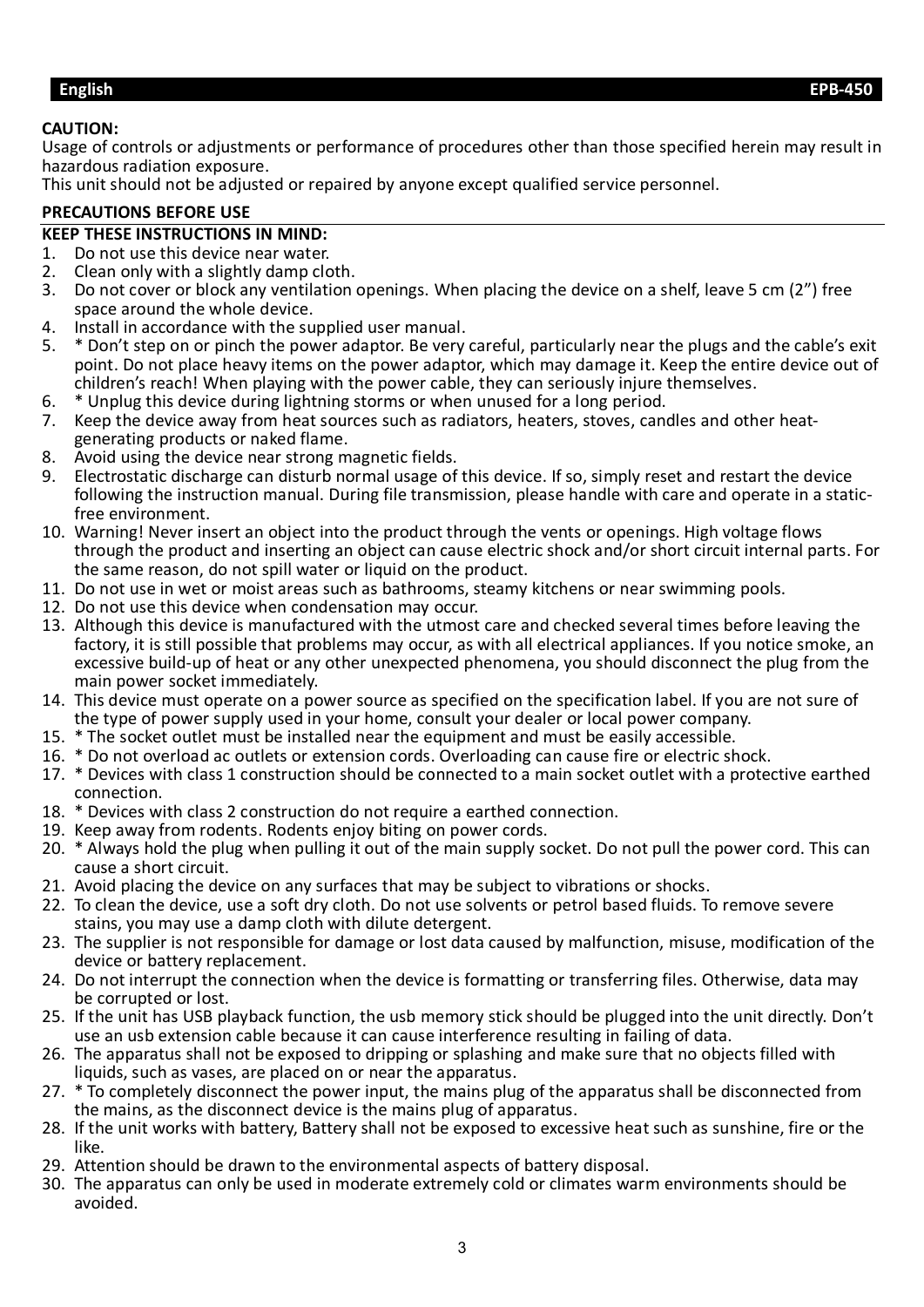- 31. The rating label has been marked on the bottom or back panel of the apparatus.
- 32. This device is not intended for use by people (including children) with physical, sensory or mental disabilities, or a lack of experience and knowledge, unless they're under supervision or have received instructions about the correct use of the device by the person who is responsible for their safety.
- 33. This product is intended for non professional use only and not for commercial or industrial use.
- 34. Make sure the unit is adjusted to a stable position. Damage caused by using this product in an unstable position or by failure to follow any other warning or precaution contained within this user manual will not be covered by warranty.
- 35. Never remove the casing of this apparatus.
- 36. Never place this apparatus on other electrical equipment.
- 37. Do not use or store this product in a place where it is subject to direct sunlight, heat, excessive dust or vibration.
- 38. Do not allow children access to plastic bags.
- 39. Only use attachments/accessories specified by the manufacturer.
- 40. Refer all servicing to qualified service personnel. Servicing is required when the apparatus has been damaged in any way, such as the power supply cord or the plug, when liquid has been spilled or objects have fallen into the apparatus, when the apparatus has been exposed to rain or moisture, does not operate normally, or has been dropped.
- 41. \* Do not use a damaged power cord or plug or a loose outlet. Doing so may result in fire or electric shock.
- 42. Prolonged exposure to loud sounds from personal music players may lead to temporary or permanent hearing loss.

#### **INSTALLATION**

- Unpack all parts and remove protective material.
- \* Do not connect the unit to the mains before checking the mains voltage and before all other connections have been made.

\* **These instructions are related only to products using power cable or AC power adaptor.**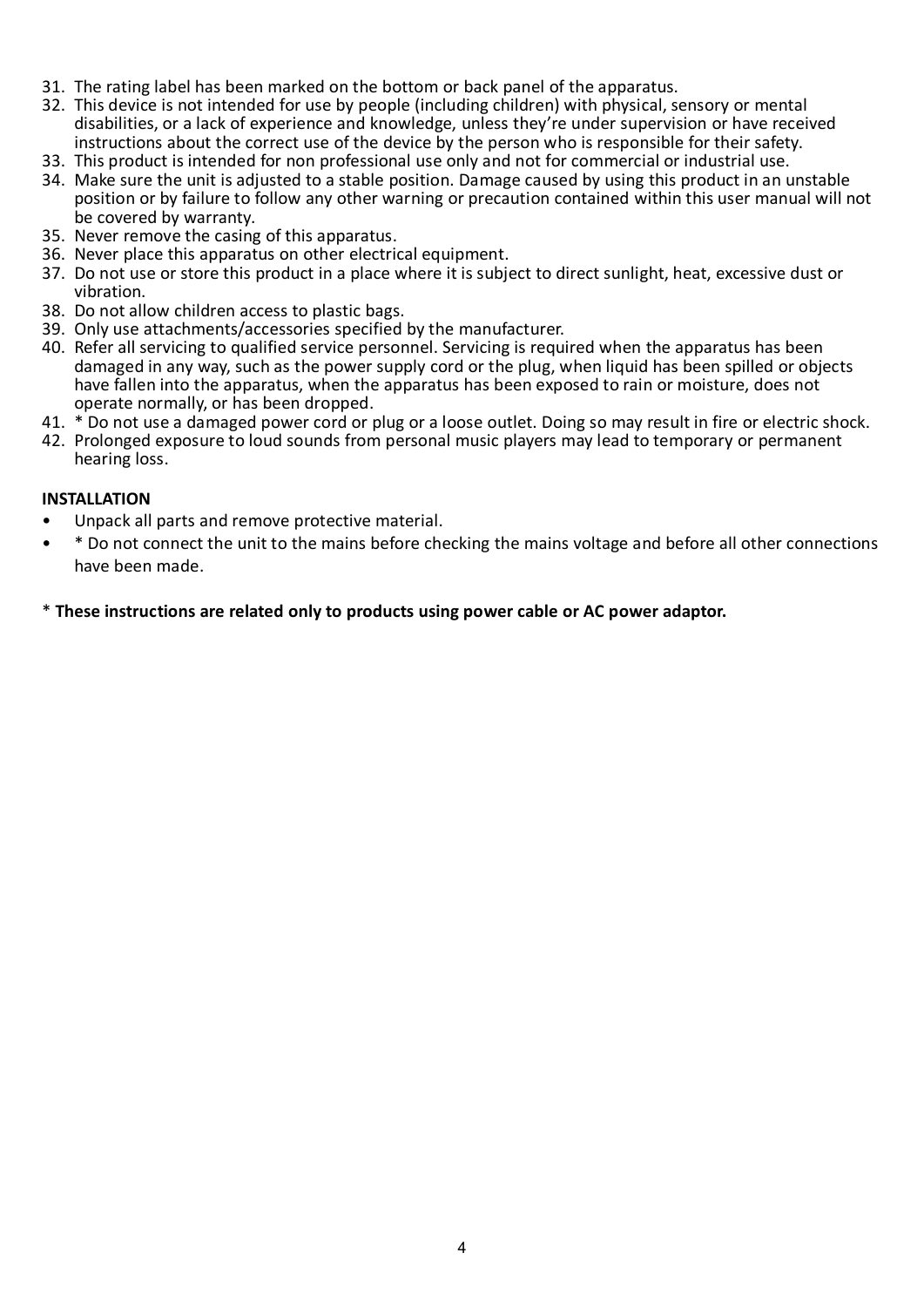### **Package Included**

**Micro USB cable for charging**



**Earbuds x 3 sets (Size L/M/S)**



Remark: it is very important that you choose the right size of eartips that perfectly fit into your ears. If the size is too small or too big, the sound quality will not be perfect.

## **Power on, pair (Step 1)**



Power on:

The left and the right headsets will automatically power on after taking out from the charging case and will turn on pairing mode.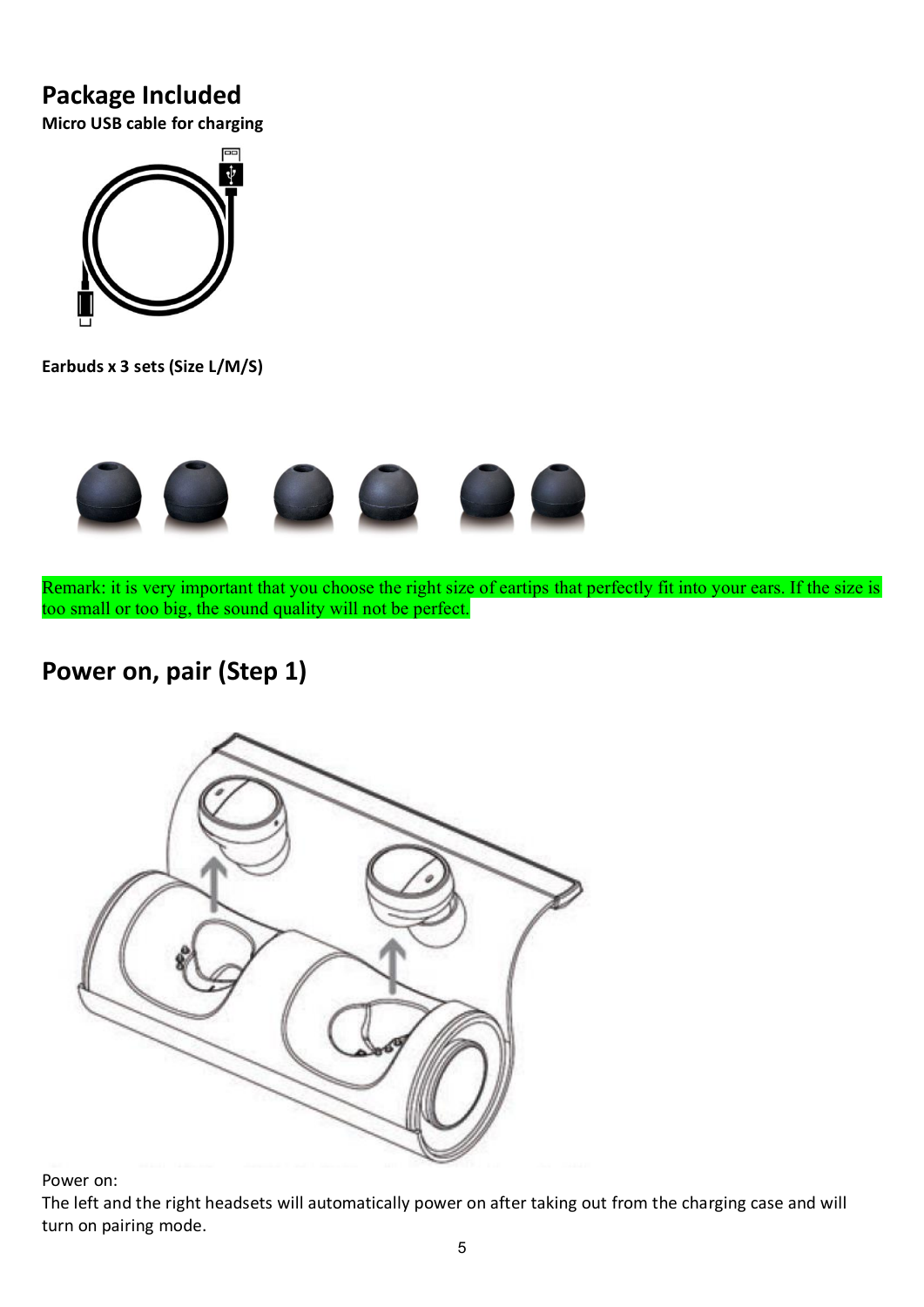# **Power on/pair (Step 2)**

| <b>Bluetooth</b>                                                       |  |
|------------------------------------------------------------------------|--|
| <b>Allow New Connections</b>                                           |  |
| New Bluetooth connections have been turned off from<br>Control Centre. |  |
| <b>MY DEVICES</b>                                                      |  |
| OTHER DEVICES                                                          |  |
|                                                                        |  |

Turn on your mobile Bluetooth setting. Search "Lenco EPB-450" and connect.

### **Wearing**

Wearing manner for left headset

Wearing manner for right headset



comfortable angle to wear.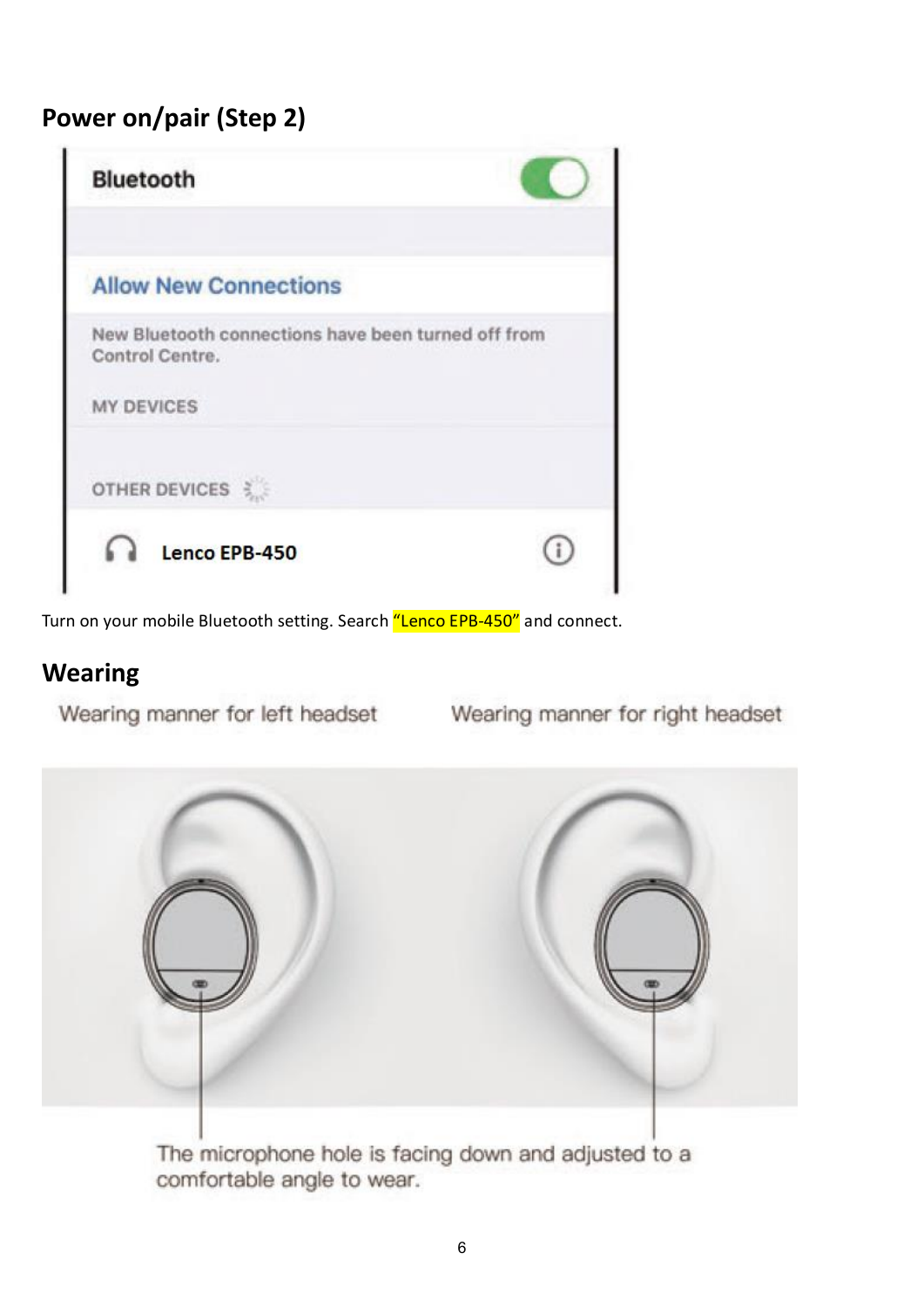## **Touch Button Operation**



# **Power Off/Charging**

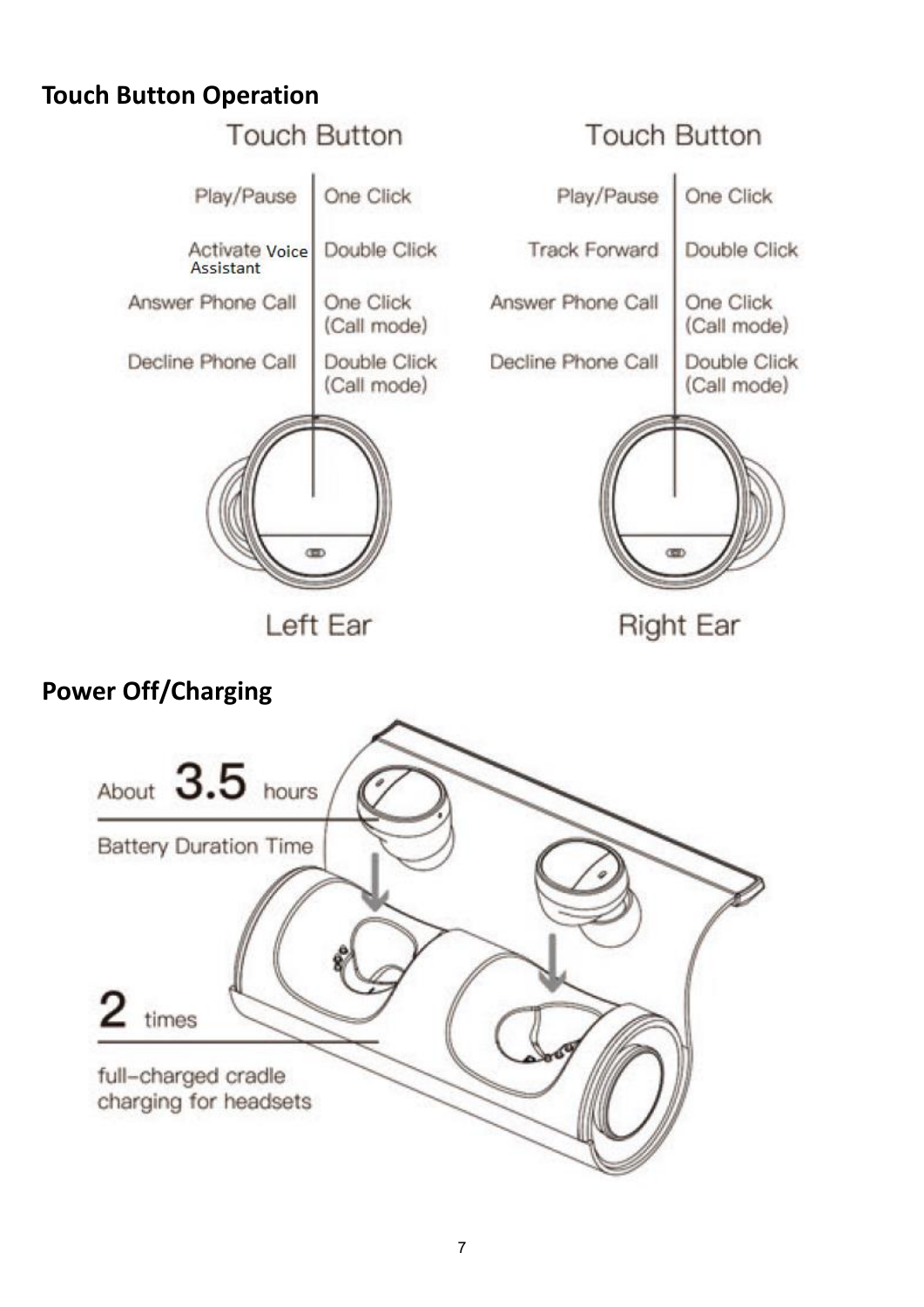Power off: The left and the right of headsets will automatically power off after putting into the cradle.



#### **Troubleshooting**

| The power light is not ON.                            | Please check that the earphone is charged                               |
|-------------------------------------------------------|-------------------------------------------------------------------------|
| The earphone cannot connect with an Bluetooth device. | Please check that your Bluetooth device is in Bluetooth<br>pairing mode |
| There is no sound from the earphone.                  | Please adjust the volume of your phone.                                 |

#### **TECHNICAL SPECIFICATIONS**

Charging voltage: 3.7V

Battery capacity: 55mAh

Charging time earphone: 1.5 hours

Charging time charging base: 1 hours

Playing time: Up to 3.5 hrs

Charging case battery capacity: 500mAh

IPX6 waterproof protection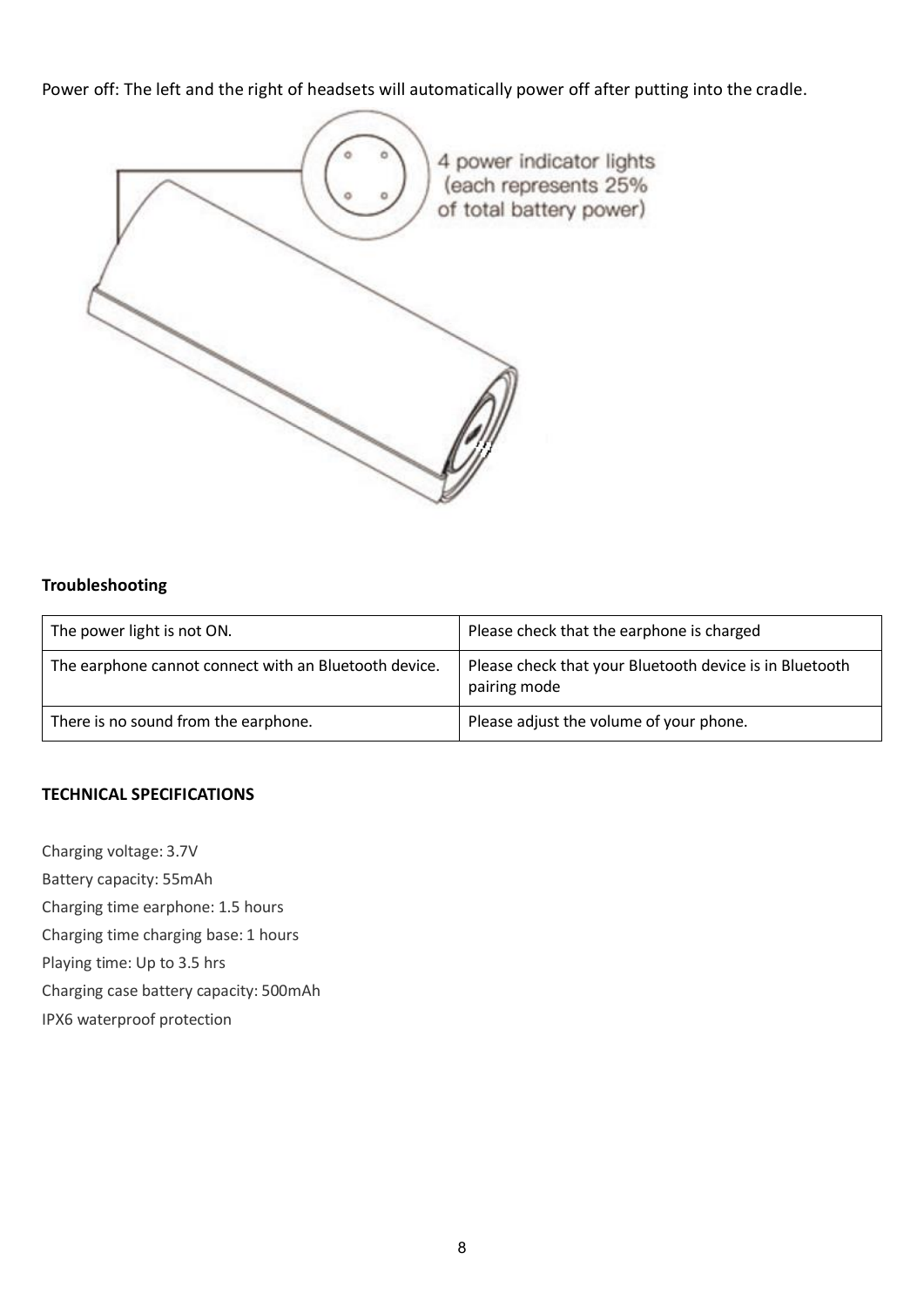#### **GUARANTEE**

Lenco offers service and warranty in accordance to European law, which means that in case of repairs (both during and after the warranty period) you should contact your local dealer.

Important note: It is not possible to send products that need repairs to Lenco directly.

Important note: If this unit is opened or accessed by a non-official service center in any way, the warranty expires.

This device is not suitable for professional use. In case of professional use, all warranty obligations of the manufacturer will be voided.

#### **DISCLAIMER**

Updates to Firmware and/or hardware components are made regularly. Therefore some of the instruction, specifications and pictures in this documentation may differ slightly from your particular situation. All items described in this guide for illustration purposes only and may not apply to particular situation. No legal right or entitlements may be obtained from the description made in this manual.

#### **DISPOSAL OF THE OLD DEVICE**



This symbol indicates that the relevant electrical product or battery should not be disposed of as general household waste in Europe. To ensure the correct waste treatment of the product and battery, please dispose them in accordance to any applicable local laws of requirement for disposal of electrical equipment or batteries. In so doing, you will help to conserve natural resources and improve standards of environmental protection in treatment and disposal of electrical waste (Waste Electrical and Electronic Equipment Directive).

#### **SERVICE**

For more information and helpdesk support, please visit [www.lenco.com](http://www.lenco.com/) Lenco Benelux BV, Thermiekstraat 1a, 6361 HB Nuth, The Netherlands.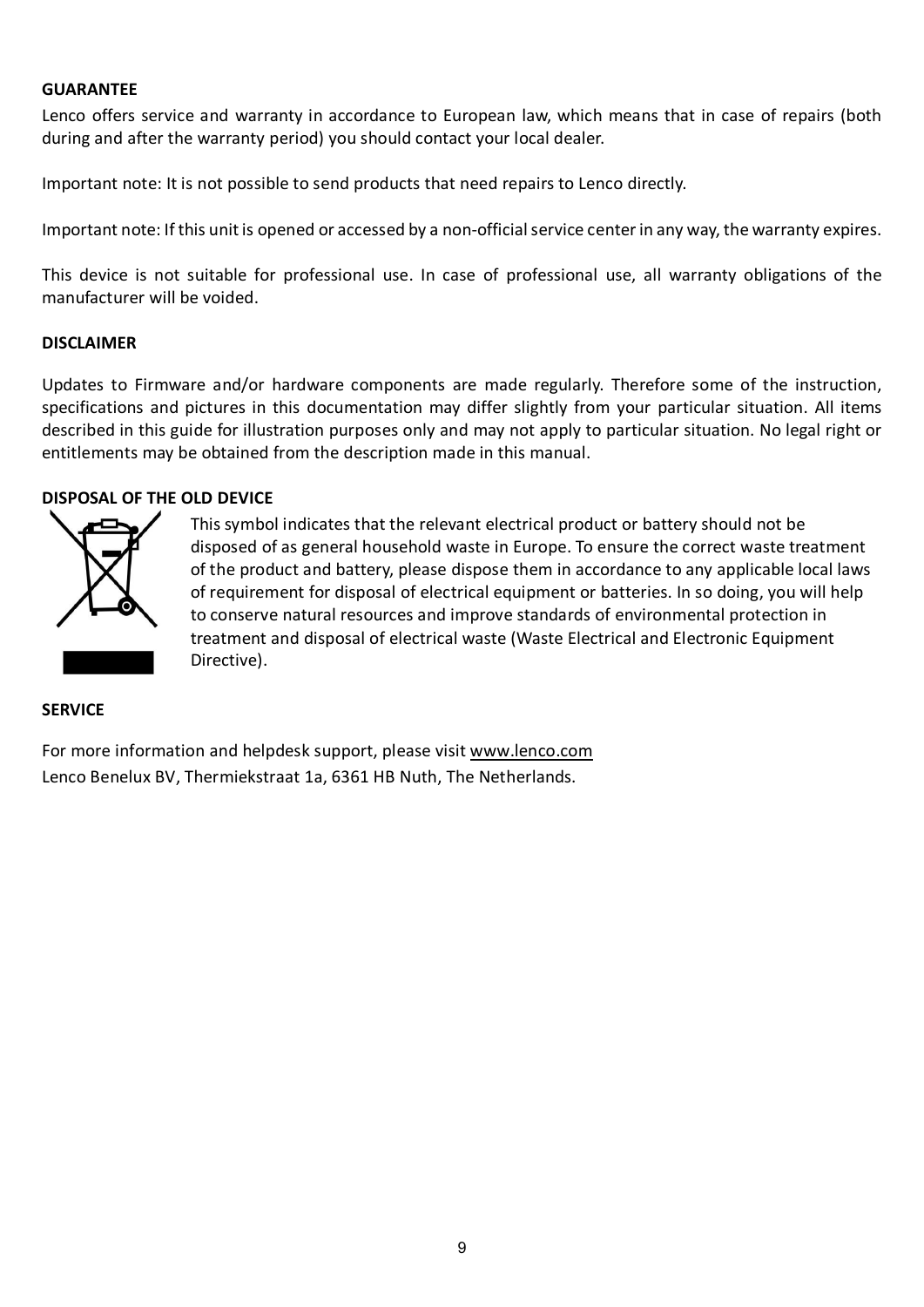#### <span id="page-9-0"></span>**LET OP:**

Gebruik van bedieningen of afstellingen of uitvoer van procedures anders dan gespecificeerd in deze documentatie kan leiden tot blootstelling aan schadelijke straling.

Dit apparaat dient uitsluitend te worden aangepast of gerepareerd door gekwalificeerd onderhoudspersoneel.

#### **VOORZORGSMAATREGELEN VOOR GEBRUIK**

# **ONTHOUD DE VOLGENDE INSTRUCTIES:**<br>1. Gebruik dit apparaat niet in de buuri

- 1. Gebruik dit apparaat niet in de buurt van water.
- 2. Reinig het uitsluitend met een licht vochtige doek.<br>3. Bedek of blokkeer de ventilatieopeningen niet. Wa
- Bedek of blokkeer de ventilatieopeningen niet. Wanneer u het apparaat op een schap plaatst, dient u 5 cm (2") vrije ruimte rondom het gehele apparaat te behouden.
- 4. Installeer het product volgens de meegeleverde gebruikershandleiding.<br>5. \*Nooit op de stroomadapter stappen of deze indrukken. Wees voornam
- 5. \*Nooit op de stroomadapter stappen of deze indrukken. Wees voornamelijk voorzichtig in de buurt van de stekkers en het punt waar de kabel uit het apparaat komt. Plaats geen zware voorwerpen op de stroomadapter, om beschadiging ervan te voorkomen. Houd het gehele apparaat buiten bereik van kinderen! Wanneer kinderen met de voedingskabel spelen, kunnen zij ernstig letsel oplopen.
- 6. \*Haal de stekker uit het stopcontact tijdens onweer of wanneer u deze langere tijd niet gebruikt.
- 7. Houd het apparaat uit de buurt van hittebronnen, zoals radiatoren, verwarmingen, kachels, kaarsen en andere hittegenererende producten of open vuur.
- 8. Gebruik dit apparaat niet in de buurt van krachtige magnetische velden.
- 9. Elektrostatische ontlading kan normaal gebruik van dit apparaat verstoren. U hoeft het apparaat in dit geval slechts te resetten en opnieuw op te starten volgens de gebruikershandleiding. Wees voorzichtig tijdens bestandsoverdracht en gebruik het product in een omgeving zonder statische interferentie.
- 10. Waarschuwing! Steek nooit een voorwerp via de ventilatie- of andere openingen in het product. Er is hoogspanning in het product aanwezig en als u er een object insteekt, kan dat een elektrische schok veroorzaken en/of kortsluiting in de interne onderdelen. Mors om dezelfde reden geen water of vloeistof op het product.
- 11. Gebruik het toestel niet in vochtige ruimtes, zoals badkamers, stomende keukens of in de buurt van zwembaden.
- 12. Gebruik dit apparaat niet wanneer condensatie kan optreden.
- 13. Alhoewel dit apparaat met grote zorg gefabriceerd en verschillende keren geïnspecteerd is voordat het de fabriek verlaat, is het nog steeds mogelijk dat er problemen optreden, zoals met alle elektrische apparaten. Als u rook, een overmatige hitteontwikkeling of enig ander onverwacht verschijnsel opmerkt, moet u onmiddellijk de stekker van het netsnoer uit het stopcontact halen.
- 14. Dit apparaat moet werken op een voedingsbron, zoals aangegeven op het specificatieplaatje. Als u twijfelt over het type voeding dat gebruikt wordt in uw huis, raadpleeg dan uw dealer of plaatselijk energiebedrijf.
- 15. \*Het stopcontact moet in de buurt van de apparatuur zijn geïnstalleerd en eenvoudig te bereiken zijn.
- 16. \*Overbelast stopcontacten of verlengsnoeren niet. Overbelasting kan brand of een elektrische schok veroorzaken.
- 17. \*Apparaten met een Klasse 1 structuur dienen te worden aangesloten op een stopcontact met een beschermende aardverbinding.
- 18. \*Apparaten met een Klasse 2 structuur vereisen geen aardverbinding.
- 19. Houd het uit de buurt van knaagdieren. Knaagdieren knauwen graag aan voedingskabels.
- 20. \*Houd altijd de stekker vast wanneer u deze uit het stopcontact trekt. Trek nooit aan de voedingskabel. Dit kan tot een kortsluiting leiden.
- 21. Vermijd om het toestel te plaatsen op een ondergrond die blootgesteld kan worden aan trillingen of schokken.
- 22. Gebruik een zacht, droog doekje om het apparaat te reinigen. Gebruik geen oplosmiddelen of op benzine gebaseerde vloeistoffen. U kunt een vochtig doekje met verdund schoonmaakmiddel gebruiken om hardnekkige vlekken te verwijderen.
- 23. De leverancier is niet verantwoordelijk voor schade of verloren gegevens veroorzaakt door storing, misbruik, modificatie van het apparaat of batterijvervanging.
- 24. Onderbreek nooit de verbinding wanneer het apparaat formatteert of bestanden overdraagt. De gegevens kunnen anders corrupt of verloren raken.
- 25. Indien het apparaat een USB-afspeelfunctie heeft, moet de USB-geheugenstick rechtstreeks op het apparaat worden aangesloten. Gebruik geen USB-verlengkabel, omdat die kan leiden tot storingen met foutieve gegevens als gevolg.
- 26. Het apparaat mag niet worden blootgesteld aan druppels of spatten en zorg ervoor dat er geen met vloeistof gevulde voorwerpen, zoals vazen, op of nabij het apparaat zijn geplaatst.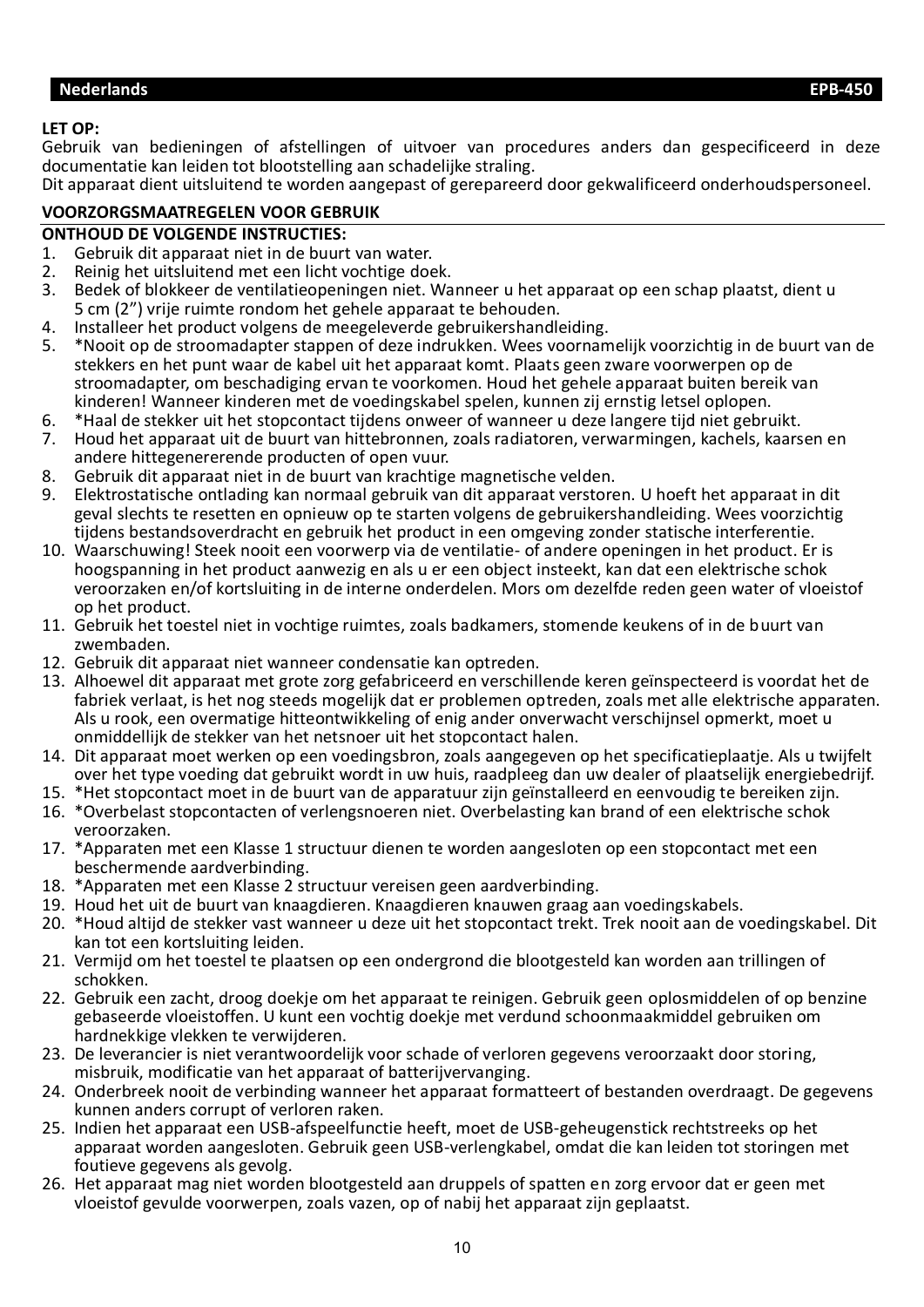- 27. \*Om de verbinding met de stroomaansluiting volledig te verbreken, moet de stekker van het apparaat uit het stopcontact worden gehaald, omdat de stekker van het apparaat de hoofdschakelaar is.
- 28. Indien het apparaat op batterijen kan werken, dan mogen de batterijen niet aan overmatige hitte, zoals zonlicht, open vuur e.d. worden blootgesteld.
- 29. Aandacht voor het milieu is nodig bij het verwijderen van de batterijen.
- 30. Het apparaat kan alleen worden gebruikt in gematigde klimaten. Extreem koude of warme omgevingen moeten worden vermeden.
- 31. Het nominale specificatielabel is te vinden op het paneel aan de onder- of achterkant van het apparaat.
- 32. Dit apparaat is niet bestemd voor gebruik door mensen (inclusief kinderen) met fysieke, zintuiglijke of geestelijke gebreken of gebrek aan kennis en ervaring, tenzij zij onder toezicht staan of instructies hebben over het juiste gebruik van het apparaat hebben gekregen van de persoon die verantwoordelijk is voor hun veiligheid.
- 33. Dit product is alleen voor niet-professioneel gebruik bedoeld en niet voor commercieel of industrieel gebruik.
- 34. Verzeker u ervan dat het apparaat in een stabiele positie staat opgesteld. Schade, veroorzaakt door het gebruik van dit product in een onstabiele positie, of door het niet naleven van waarschuwingen of voorzorgsmaatregelen genoemd in deze handleiding, valt niet onder de garantie.
- 35. Verwijder nooit de behuizing van dit apparaat.
- 36. Plaats dit apparaat nooit op andere elektrische apparatuur.
- 37. Dit product niet gebruiken of opslaan op plaatsen waar het wordt blootgesteld aan direct zonlicht, hitte, buitensporig veel stof of trillingen.
- 38. Geef kinderen geen gelegenheid in aanraking met plastic zakken te komen.
- 39. Gebruik uitsluitend uitbreidingen/accessoires gespecificeerd door de fabrikant.
- 40. Laat alle reparaties over aan gekwalificeerd onderhoudspersoneel. Onderhoud is vereist als het toestel hoe dan ook is beschadigd, zoals bijvoorbeeld het netsnoer of de stekker, wanneer er vloeistof of een voorwerp in het apparaat is terechtgekomen, wanneer het apparaat is blootgesteld aan regen of vocht, als het niet normaal werkt of is gevallen.
- 41. \*Gebruik nooit een beschadigde voedingskabel of stekker of een los stopcontact. Dit vormt namelijk een risico op brand of elektrische schokken.
- 42. Langdurige blootstelling aan luid geluid van persoonlijke muziekspelers kan leiden tot tijdelijke of permanente gehoorbeschadiging.

#### **INSTALLATIE**

- Pak alle onderdelen uit en verwijder de beschermende materialen.
- \*Sluit het apparaat niet aan op het stopcontact, voordat u de netspanning hebt gecontroleerd en voordat alle andere aansluitingen zijn gemaakt.

#### \* **Deze instructies zijn enkel van toepassing op producten met een voedingskabel of een AC voedingsadapter.**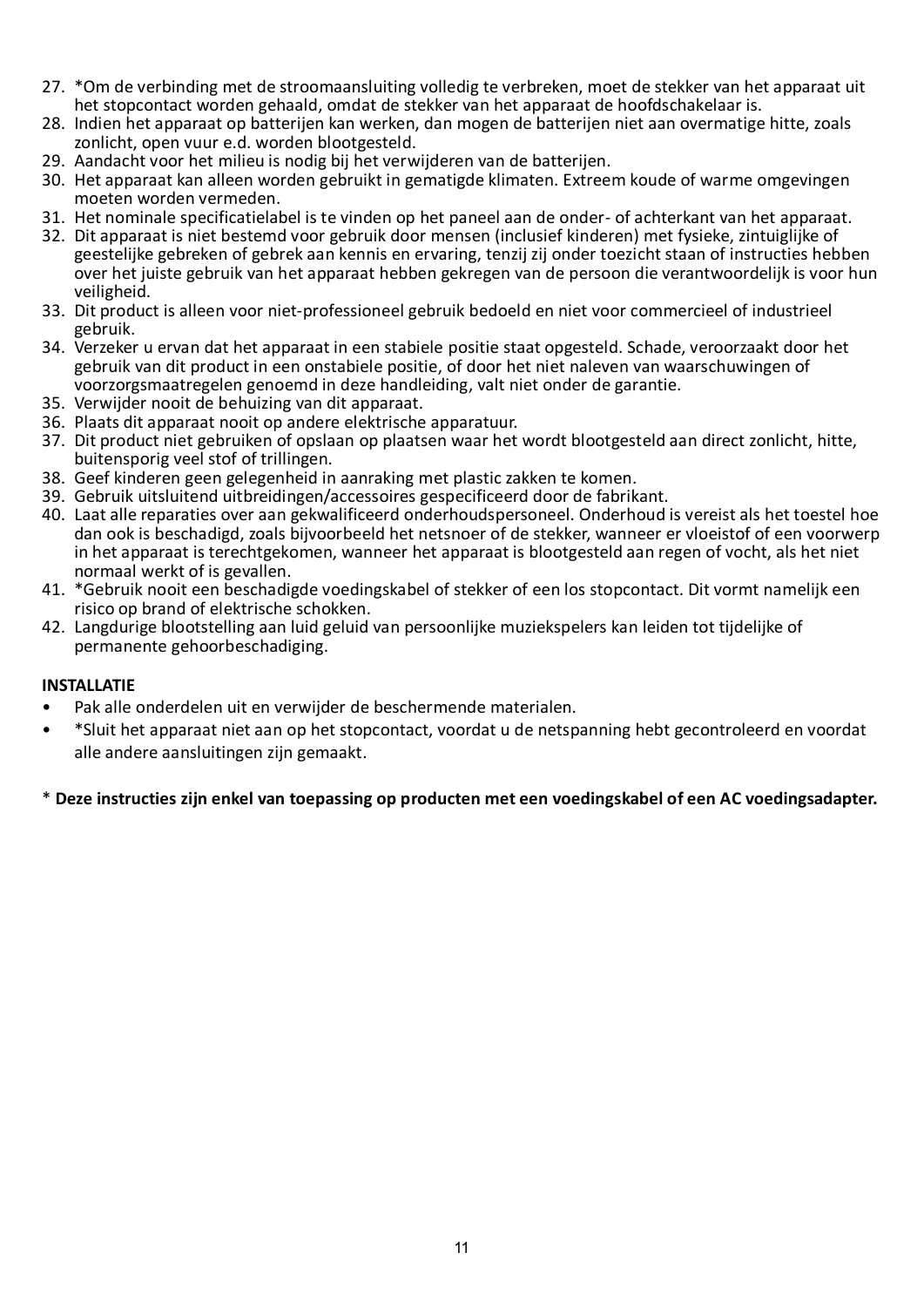### **Verpakking bevat**

**Micro USB-kabel voor opladen**



**Oordoppen x 3 sets (maat L/M/S)**



Opmerking: Het is uiterst belangrijk dat u oordoppen van de juiste grootte kiest die perfect in uw oren passen. Als u te kleine of te grote oordoppen gebruikt, dan zal de geluidskwaliteit niet perfect zijn.

# **Inschakelen, koppelen (Stap 1)**



Aanzetten:

De linker en rechter oortelefoons zullen automatisch inschakelen en de koppelingsmodus openen wanneer deze uit de lader worden gehaald.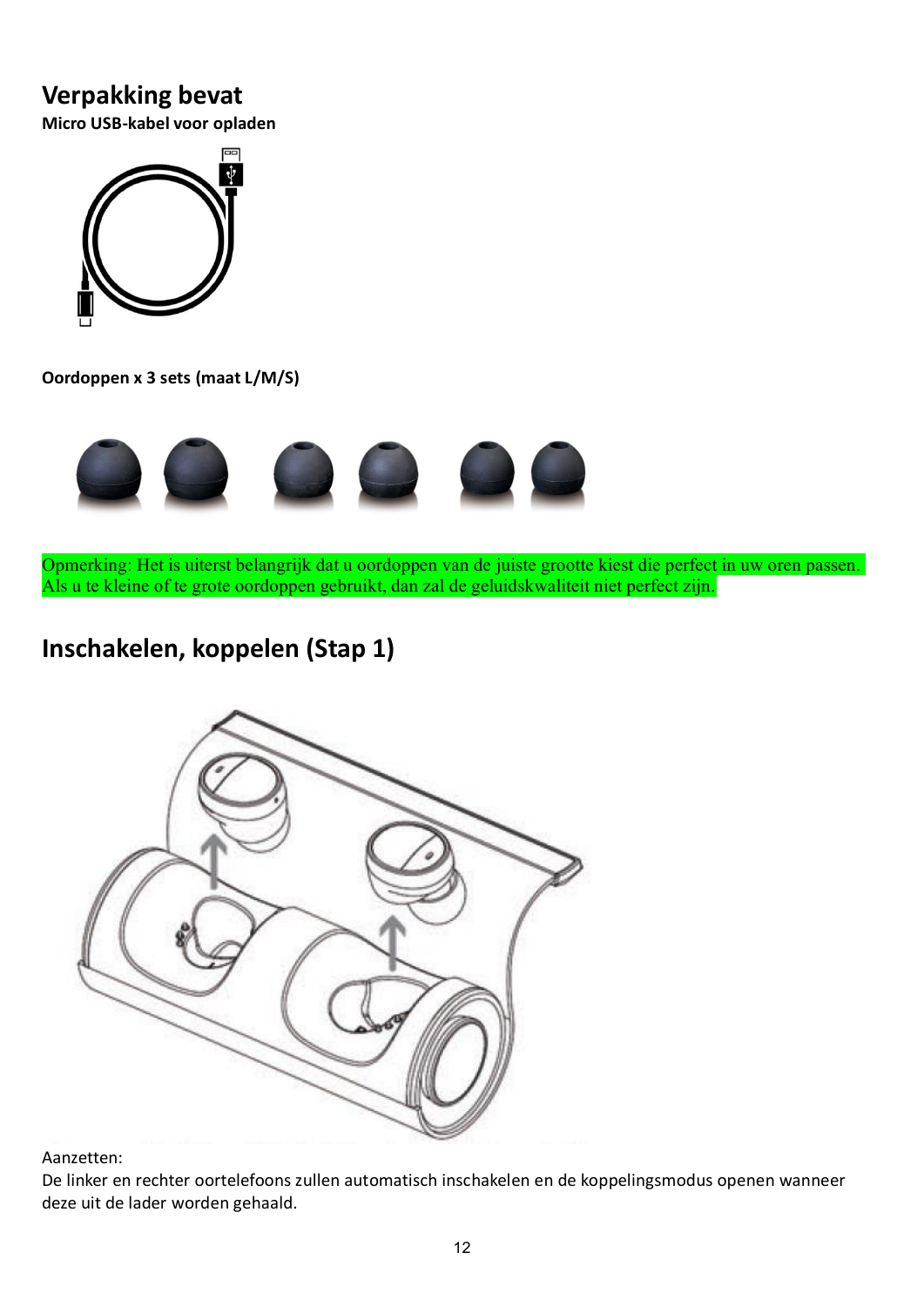# **Inschakelen, koppelen (Stap 2)**

| <b>Bluetooth</b>                                                       |  |
|------------------------------------------------------------------------|--|
| <b>Allow New Connections</b>                                           |  |
| New Bluetooth connections have been turned off from<br>Control Centre. |  |
| <b>MY DEVICES</b>                                                      |  |
| OTHER DEVICES                                                          |  |
|                                                                        |  |

Open de Bluetooth-instellingen op uw mobiele telefoon. Zoek naar "Lenco EPB-450" en breng de verbinding tot stand.

## **De hoofdtelefoon dragen**

**Draagwijze voor linker oor Draagwijze voor rechter oor**



**Het microfoongaatje is omlaag gericht en op een comfortabele draaghoek aangepast.**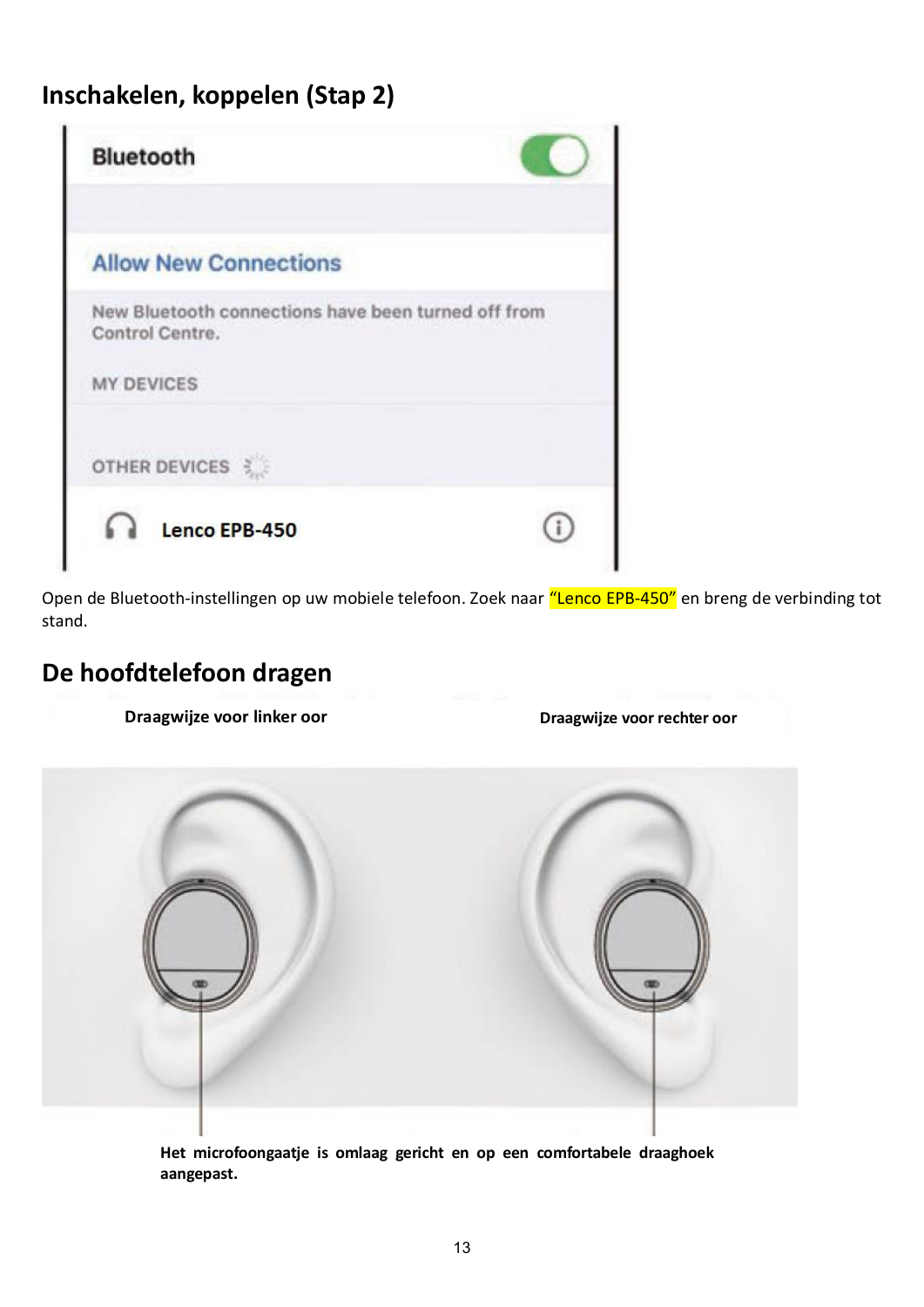### **Bediening van aanraaktoetsen**



## **Uitschakelen/opladen**

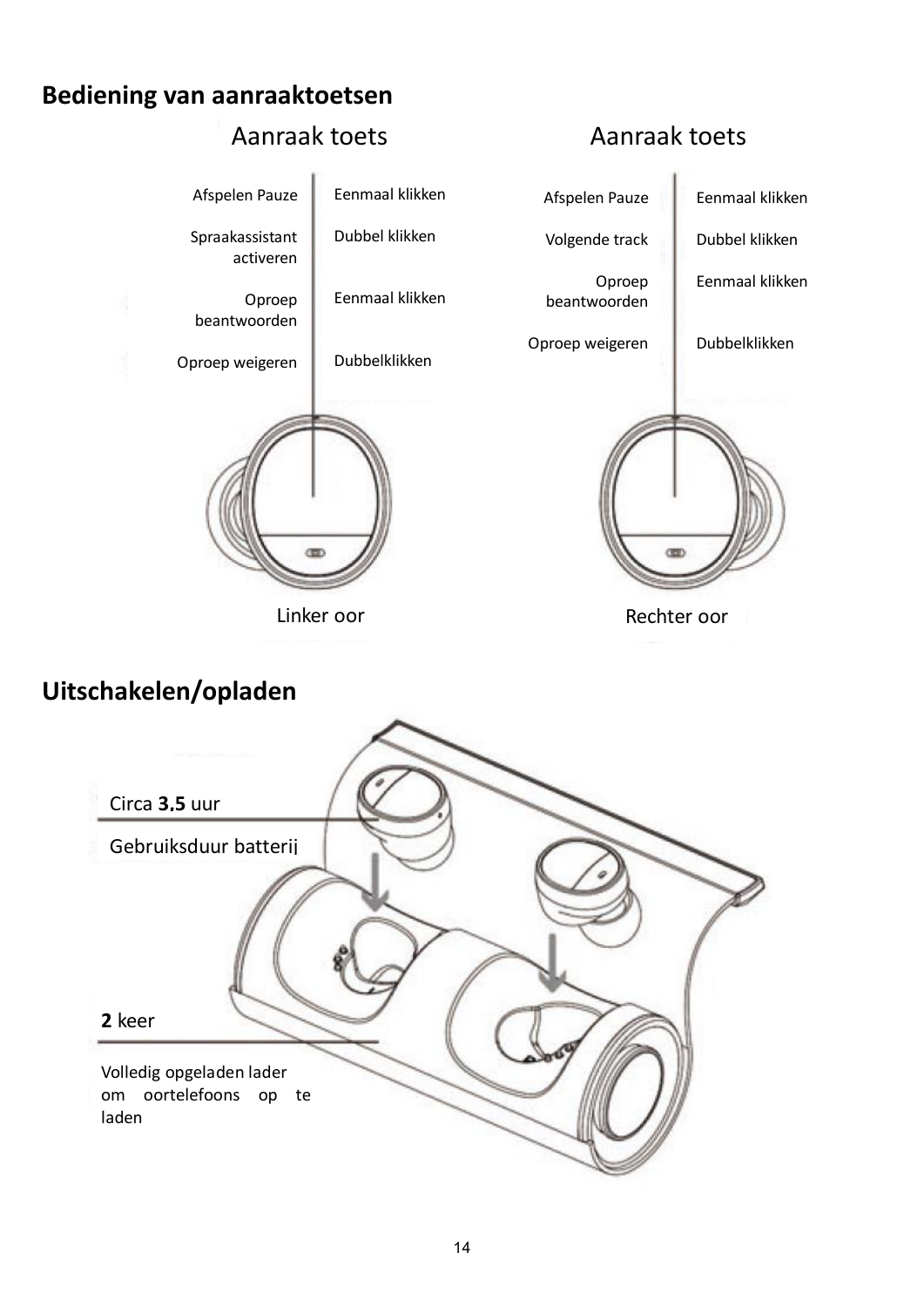Uitzetten: De linker en rechter oortelefoons zullen automatisch uitschakelen wanneer deze in de lader worden geplaatst.



#### **Probleemoplossing**

| Het voedingslampje is niet AAN.                                   | Controleer of de oortelefoon is opgeladen                                                  |
|-------------------------------------------------------------------|--------------------------------------------------------------------------------------------|
| De oortelefoon kan niet verbinden met een Bluetooth-<br>apparaat. | Controleer a.u.b. of uw Bluetooth-apparaat op de<br>Bluetooth-koppelingsmodus is ingesteld |
| Er komt geen geluid uit de oortelefoon.                           | Pas het volume van uw telefoon aan.                                                        |

#### **TECHNISCHE SPECIFICATIES**

Oplaadspanning: 3,7 V Batterijcapaciteit: 55 mAh Oplaadtijd oortelefoon: 1,5 uur Oplaadtijd oplaadstation: 1 uur Speeltijd: Tot maximaal 3.5 uur Oplaadcapaciteit batterijbehuizing: 500 mAh Waterdichtheid klasse IPX6

#### **GARANTIE**

Lenco biedt service en garantie aan overeenkomstig met de Europese wetgeving. Dit houdt in dat u, in het geval van reparaties (zowel tijdens als na de garantieperiode), uw lokale handelaar moet contacteren.

Belangrijke opmerking: Het is niet mogelijk om producten die moeten worden gerepareerd rechtstreeks naar Lenco te sturen.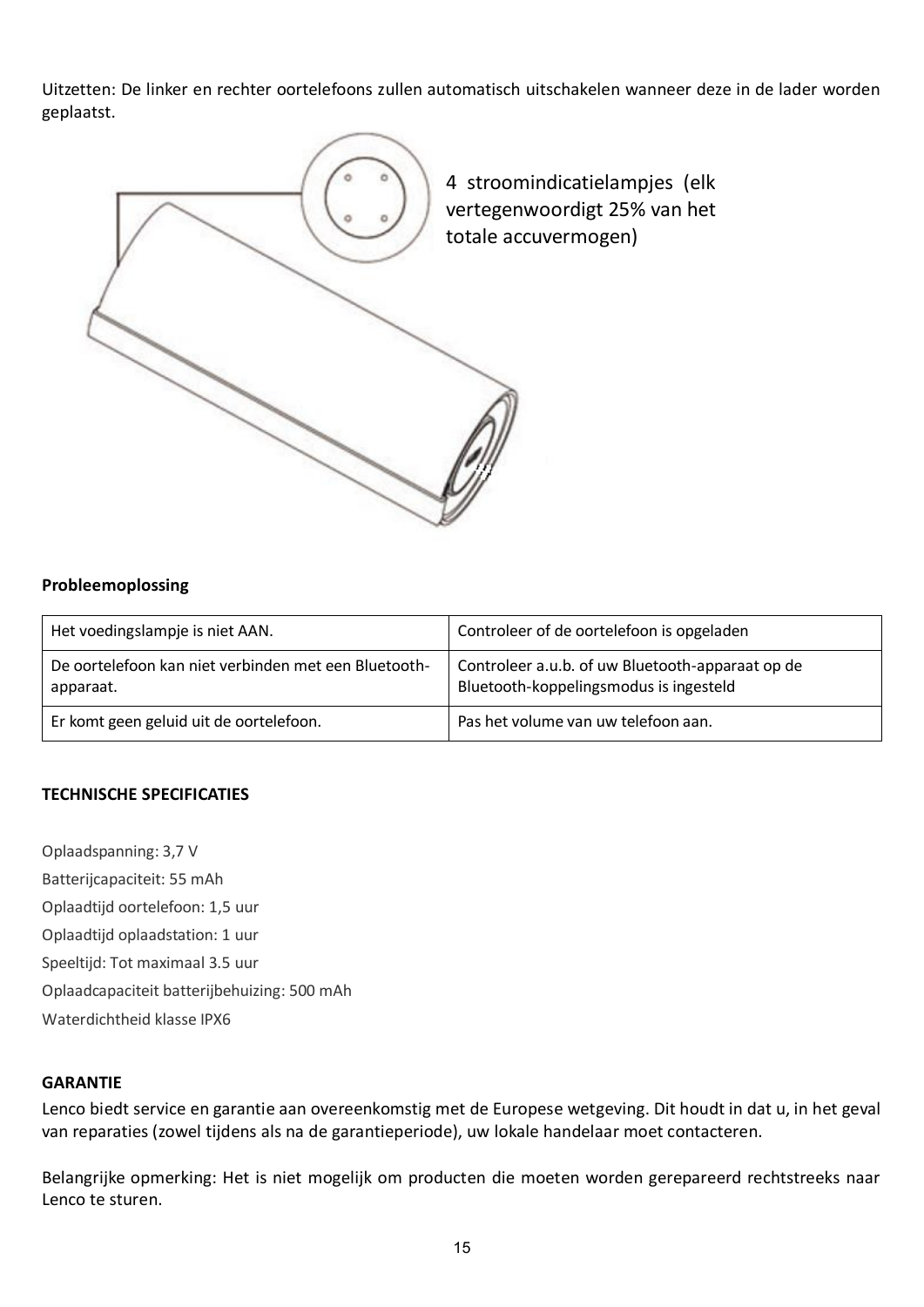Belangrijke opmerking: De garantie verloopt als een onofficieel servicecenter het apparaat op wat voor manier dan ook heeft geopend, of er toegang toe heeft gekregen.

Het apparaat is niet geschikt voor professioneel gebruik. In het geval van professioneel gebruik worden alle garantieverplichtingen van de fabrikant nietig verklaard.

#### **DISCLAIMER**

Er worden regelmatig updates in de firmware en/of hardwarecomponenten gemaakt. Daardoor kunnen gedeelten van de instructie, de specificaties en afbeeldingen in deze documentatie enigszins verschillen van uw eigen situatie. Alle onderwerpen die staan beschreven in deze handleiding zijn bedoeld als illustratie en zijn niet van toepassing op specifieke situaties. Aan de beschrijving in dit document kunnen geen rechten worden ontleend.

#### **AFVOER VAN HET OUDE APPARAAT**



Dit symbool geeft aan dat het betreffende elektrische product of de accu/batterij niet mag worden verwijderd als algemeen huishoudelijk afval in Europa. Zorg voor een juiste afvalverwerking door het product en de accu/batterij in overeenstemming met alle van toepassing zijnde lokale wetten voor het verwijderen van elektrische apparatuur of accu's/batterijen te verwijderen. Als u dit doet, helpt u de natuurlijke hulpbronnen te behouden en de standaard van milieubescherming te verbeteren bij de behandeling en verwijdering van elektrisch afval (Afgedankte Elektrische en Elektronische Apparatuur).

#### **SERVICE**

Bezoek voor meer informatie en helpdeskondersteuning [www.lenco.com](http://www.lenco.com/) Lenco Benelux BV, Thermiekstraat 1a, 6361 HB, Nuth, Nederland.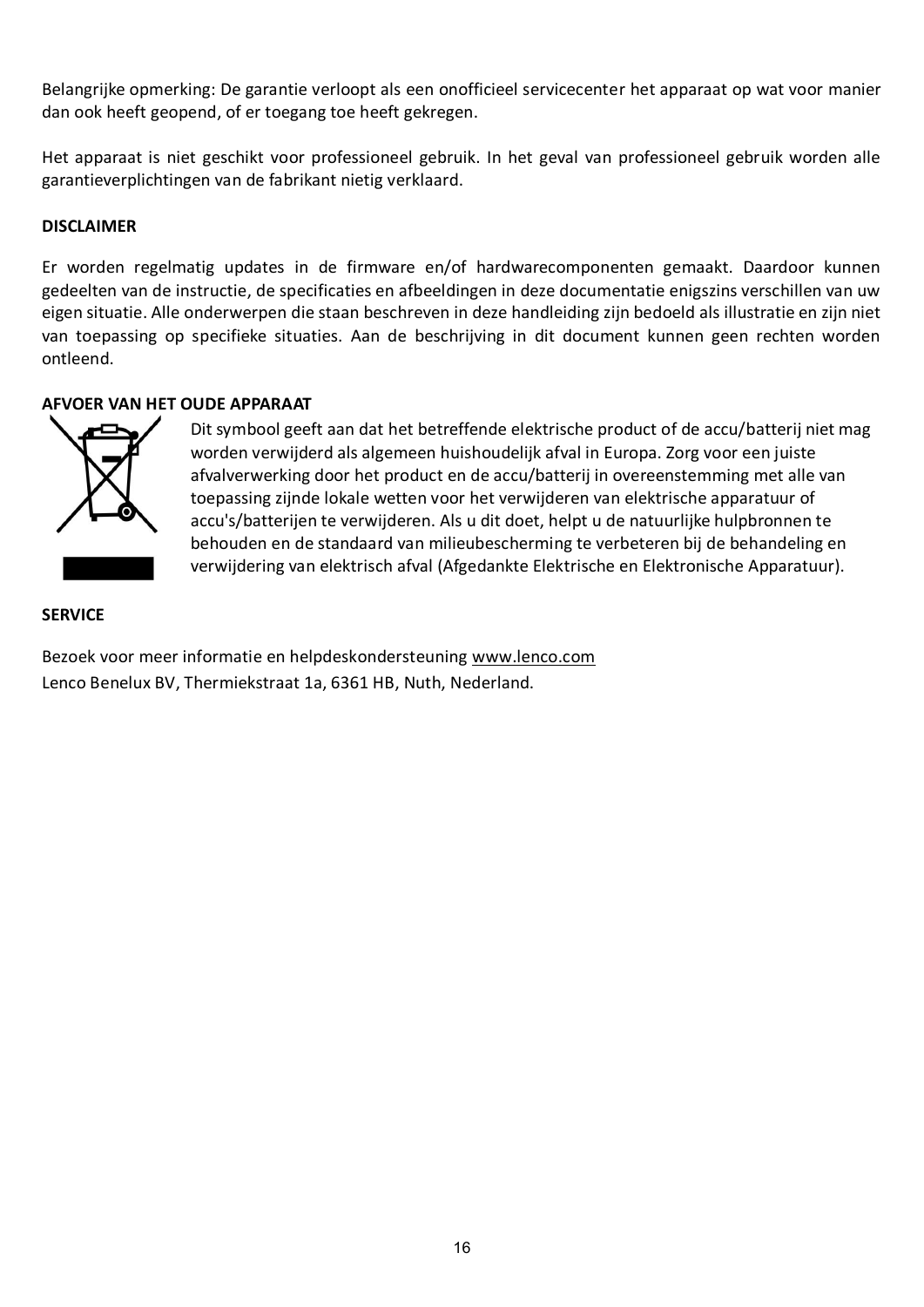#### <span id="page-16-0"></span>**ACHTUNG:**

Eine andere als die hier beschriebene Bedienung, Einstellung oder Verwendung der Funktionen kann zu gefährlicher Strahlenbelastung führen.

Dieses Gerät darf nur von qualifizierten Fachkräften und niemand anderem repariert oder eingestellt werden.

### **VORSICHTSMASSNAHMEN VOR DER BENUTZUNG**

# **BEFOLGEN SIE IMMER FOLGENDE ANWEISUNGEN:**<br>1. Benutzen Sie das Gerät nicht in der Nähe von W

- 1. Benutzen Sie das Gerät nicht in der Nähe von Wasser.
- 2. Benutzen Sie zur Reinigung ein nur leicht befeuchtetes Tuch.
- 3. Blockieren oder bedecken Sie keine Lüftungsöffnungen. Wenn Sie das Gerät auf ein Regal stellen, lassen Sie um das gesamte Gerät 5 cm (2") freien Platz.
- 4. Stellen Sie das Gerät entsprechend den Anweisungen der mitgelieferten Bedienungsanleitung auf.<br>5. Treten Sie nicht auf das Netzteil und klemmen Sie es auch nicht ein. Seien Sie im näheren Bereich
- 5. \*Treten Sie nicht auf das Netzteil und klemmen Sie es auch nicht ein. Seien Sie im näheren Bereich des Steckers und der Herausführungen des Kabels besonders vorsichtig. Stellen Sie keine schweren Gegenstände auf das Netzteil, weil es dadurch beschädigt werden könnte. Halten Sie das gesamte Gerät außerhalb der Reichweite von Kindern! Durch Spielen mit dem Netzkabel können sie sich ernsthafte Verletzungen zuziehen.
- 6. \*Trennen Sie das Gerät während eines Gewitters oder bei längerer Nichtbenutzung vom Netz.<br>7. Halten Sie das Gerät von Hitzequellen wie Radiatoren. Heizern, Öfen, Kerzen oder anderen
- 7. Halten Sie das Gerät von Hitzequellen wie Radiatoren, Heizern, Öfen, Kerzen oder anderen hitzeerzeugenden Produkten oder offenen Flammen fern.
- 
- 8. Meiden Sie bei der Nutzung des Produkts die Nähe starker Magnetfelder.<br>9. Elektrostatische Entladungen können die normale Verwendung von diese 9. Elektrostatische Entladungen können die normale Verwendung von diesem Gerät stören. Sollte dies geschehen, führen Sie einfach einen Reset aus und starten Sie dann das Gerät entsprechend den Anweisungen dieser Bedienungsanleitung neu. Gehen Sie besonders bei Datenübertragungen mit dem Gerät vorsichtig um und führen Sie diese nur in einer antielektrostatischen Umgebung aus.
- 10. Warnung! Niemals Gegenstände durch die Lüftungsschlitze oder Öffnungen in das Gerät stecken. Im Gerät sind hohe Spannungen vorhanden und das Einführen von Gegenständen kann zu Stromschlag bzw. zu Kurzschlüssen der internen Teile führen. Aus dem gleichen Grund kein Wasser oder Flüssigkeiten in das Gerät geben.
- 11. Benutzen Sie das Gerät nicht in nasser oder feuchter Umgebung wie Bad, Dampfküche oder in der Nähe von Schwimmbecken.
- 12. Benutzen Sie das Gerät nicht bei Kondensationsgefahr.
- 13. Obwohl dieses Gerät unter größter Sorgfalt und vor Auslieferung mehrmals überprüft wurde, können trotzdem wie bei jedem anderen elektrischen Gerät auch Probleme auftauchen. Trennen Sie das Gerät im Falle einer Rauchentwicklung, starker Hitzeentwicklung oder jeden anderen unnatürlichen Erscheinung sofort vom Netz.
- 14. Dieses Gerät ist durch eine Stromquelle wie auf dem Typenschild angegeben zu betreiben. Halten Sie bei Unsicherheiten über die Art Ihrer Stromversorgung in Ihrer Wohnung Rücksprache mit Ihrem Händler oder Ihrer Stromzuliefererfirma.
- 15. \*Die Wandsteckdose muss sich in der Nähe des Geräts befinden und einfach zu erreichen sein.
- 16. \*Überlasten Sie weder Netzsteckdosen noch Verlängerungskabel. Eine Überlastung kann zu Brandgefahr bzw. Stromschlag führen.
- 17. \*Geräte der Schutzklasse 1 sind an eine Netzsteckdose mit Schutzleiter anzuschließen.
- 18. \*Geräte der Schutzklasse 2 benötigen keinen Schutzleiteranschluss.
- 19. Halten Sie Nagetiere vom Gerät fern. Nagetiere lieben es, am Netzkabel zu nagen.
- 20. \*Halten Sie den Netzstecker in der Hand, wenn Sie ihn aus der Netzsteckdose ziehen. Ziehen Sie ihn nicht durch Zerren am Kabel heraus. Das kann zu einem Kurzschluss führen.
- 21. Vermeiden Sie es, das Gerät auf Oberflächen aufzustellen, die zu Schwingungen oder Stoß neigen.
- 22. Benutzen Sie für die Reinigung ein weiches und trockenes Tuch. Benutzen Sie niemals Lösungsmittel oder Flüssigkeiten auf Ölbasis. Benutzen Sie zum Entfernen hartnäckiger Flecken ein feuchtes Tuch mit mildem Reinigungsmittel.
- 23. Der Hersteller haftet nicht für Schäden oder Verluste durch Fehlfunktion, Zweckentfremdung oder Modifikation des Geräts oder durch Wechseln der Batterien.
- 24. Unterbrechen Sie die Verbindung nicht während einer Formatierung oder einer Datenübertragung. Bei Unterbrechung drohen Datenverlust und Datenbeschädigung.
- 25. Wenn das Gerät eine USB-Wiedergabefunktion besitzt, dann stecken Sie den USB-Stick direkt in das Gerät. Verwenden Sie kein USB-Verlängerungskabel, weil die erhöhte Störanfälligkeit zu Datenverlust führen könnte.
- 26. Das Gerät darf weder Tropf- noch Spritzwasser ausgesetzt werden und es dürfen keine mit Flüssigkeit gefüllten Behälter wie z.B. Vasen auf das Gerät oder in der Nähe des Gerätes gestellt werden.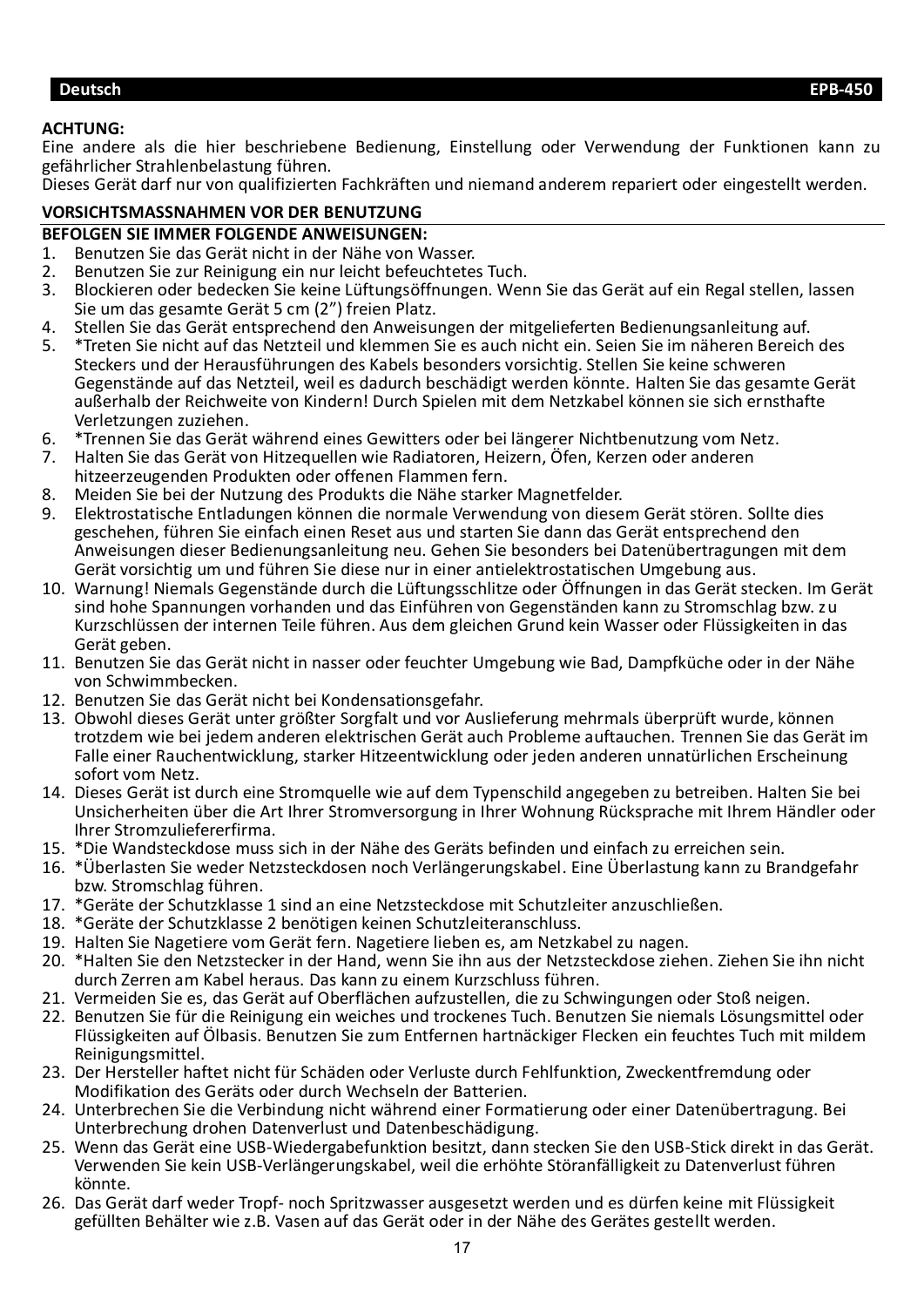- 27. \*Um das Gerät vollständig vom Netz zu trennen, muss der Netzstecker des Gerätes vom Stromnetz getrennt werden, wobei die zu trennende Einheit den Netzstecker des Gerätes bezeichnet.
- 28. Wenn das Gerät über Batterien betrieben wird, dann sind diese vor übermäßiger Wärme wie Sonneneinstrahlung, Feuer oder ähnlichem zu schützen.
- 29. Augenmerk ist auf den ökologischen Aspekt der Batterieentsorgung zu legen.
- 30. Das Gerät kann nur bei gemäßigten Temperaturen verwendet werden. Sehr kalte und heiße Umgebungen sind zu vermeiden.
- 31. Das Typenschild befindet sich an der Unter- oder Rückseite des Gerätes.
- 32. Dieses Gerät ist nicht zur Benutzung durch Personen (auch Kinder) mit physischen, sensorischen oder mentalen Beeinträchtigungen oder ohne ausreichender Erfahrung vorgesehen, es sei denn, sie werden durch eine verantwortliche Person beaufsichtigt oder wurden in die ordnungsgemäße Bedienung des Gerätes durch eine für ihre Sicherheit verantwortlichen Person eingewiesen.
- 33. Dieses Produkt ist nur für den nicht-professionellen Gebrauch und nicht für gewerbliche oder industrielle Zwecke bestimmt.
- 34. Stellen Sie sicher, dass das Gerät in einer stabilen Position aufgestellt ist. Schäden, die durch Verwendung dieses Produkts in einer instabilen Position oder durch Nichtbeachtung der anderen in diesem Handbuch enthaltener Warnungen und Vorwarnung entstehen, werden nicht durch die Garantie abgedeckt.
- 35. Entfernen Sie niemals das Gehäuse dieses Geräts.
- 36. Stellen Sie dieses Gerät niemals auf andere elektrische Geräte.
- 37. Verwenden oder bewahren Sie dieses Produkt nicht an Orten auf, in denen es direkter Sonneneinstrahlung, Hitze, übermäßigem Staub oder Vibration ausgesetzt ist.
- 38. Halten Sie Kinder von den Plastiktüten fern.
- 39. Benutzen Sie nur vom Hersteller empfohlene Erweiterungen/Zubehörteile.
- 40. Lassen Sie alle Eingriffe von qualifiziertem Servicepersonal ausführen. Eingriffe werden notwendig, wenn das Gerät in irgendeiner Weise beschädigt wurde, beispielsweise am Netzkabel oder am Netzstecker oder wenn Flüssigkeit in das Gerät gelangt ist bzw. Gegenstände in das Gerät gefallen sind, das Gerät Regen oder Feuchtigkeit ausgesetzt war, es heruntergefallen ist oder nicht ordnungsgemäß funktioniert.
- 41. \*Verwenden Sie weder ein beschädigtes Netzkabel noch einen beschädigten Stecker oder eine lockere Steckdose. Es besteht Brand- und Stromschlaggefahr.
- 42. Längeres Hören lauter Töne aus einem Musikgerät kann zum zeitweiligen oder permanenten Hörverlust führen.

#### **ANSCHLUSS**

- Packen Sie alle Teile aus und entfernen Sie danach die Schutzmaterialien.
- \*Schließen Sie das Gerät nicht eher an das Netz an, bevor Sie die Netzspannung überprüft haben und alle anderen notwendigen Verbindungen hergestellt sind.

#### \* **Diese Anleitungen gelten nur für Produkte, die ein Netzkabel oder ein AC-Netzteil verwenden.**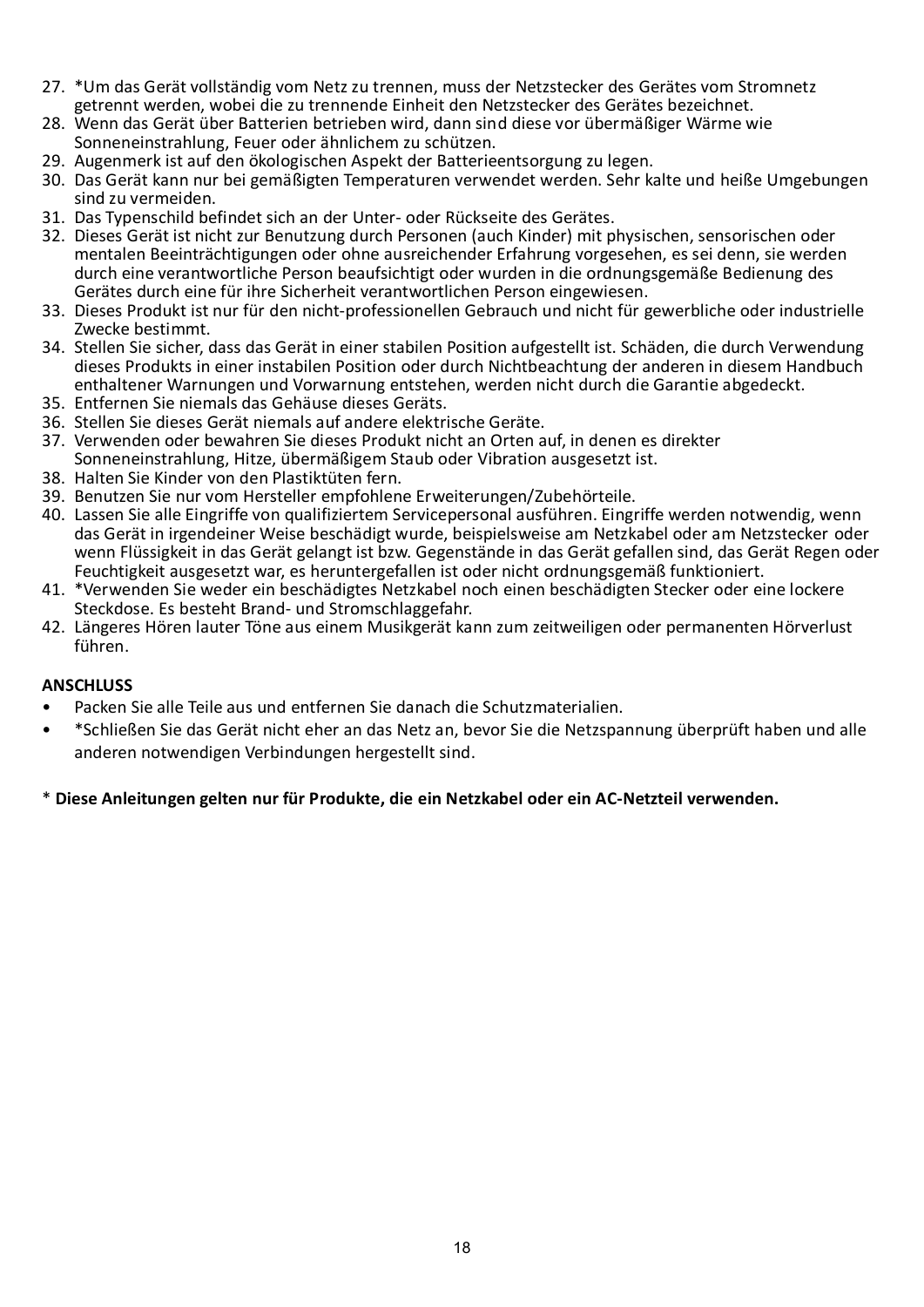# **Im Lieferumfang enthalten**

**Micro-USB-Kabel zum Laden**



**3 x Ohrstöpselsatz (Größe L/M/S)**



Anmerkung: Es ist sehr wichtig, dass Sie die richtige Größe der Ohrstöpsel auswählen, damit diese perfekt in Ihren Ohren sitzen. Die Klangqualität ist nicht perfekt, wenn sie zu groß oder zu klein gewählt wurden.

# **Einschalten/Koppeln (Schritt 1)**



Einschalten:

Sobald Sie den linken und rechten Ohrhörer aus der Ladebox herausnehmen, schalten sie sich ein und wechseln in den Kopplungsmodus.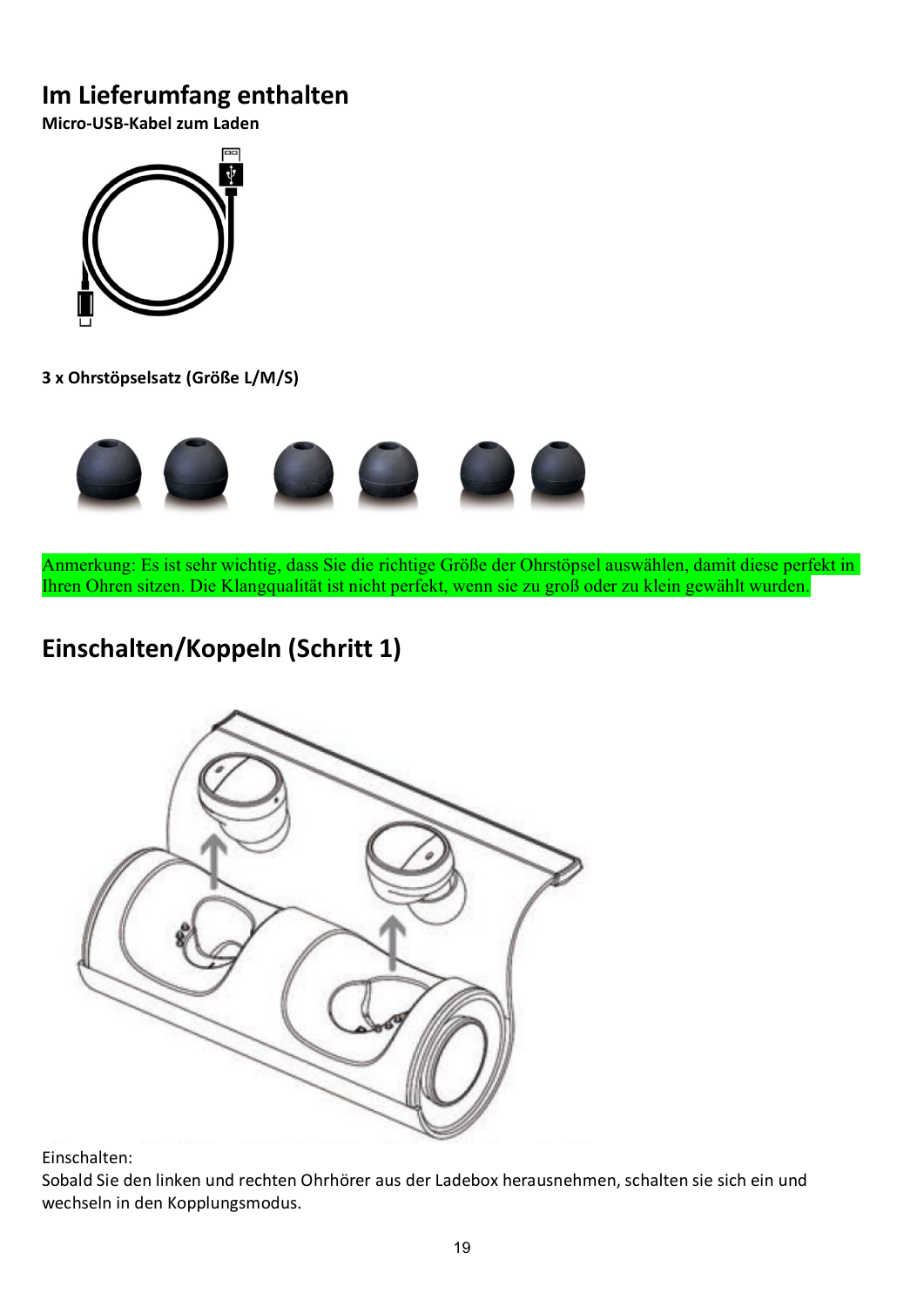# **Einschalten/Koppeln (Schritt 2)**

| <b>Bluetooth</b>                                                       |  |
|------------------------------------------------------------------------|--|
| <b>Allow New Connections</b>                                           |  |
| New Bluetooth connections have been turned off from<br>Control Centre. |  |
| <b>MY DEVICES</b>                                                      |  |
| OTHER DEVICES                                                          |  |
| Lenco EPB-450                                                          |  |

Aktivieren Sie das Bluetooth Ihres Mobilgeräts. Suchen Sie dann nach "Lenco EPB-450" und stellen Sie anschließend eine Verbindung her.

## **Tragen**

Trageweise für den linken Ohrhörer Trageweise für den rechten Ohrhörer



Die Mikrofonöffnung zeigt nach unten und ist so eingestellt, dass Sie es in einem bequemen Winkel tragen können.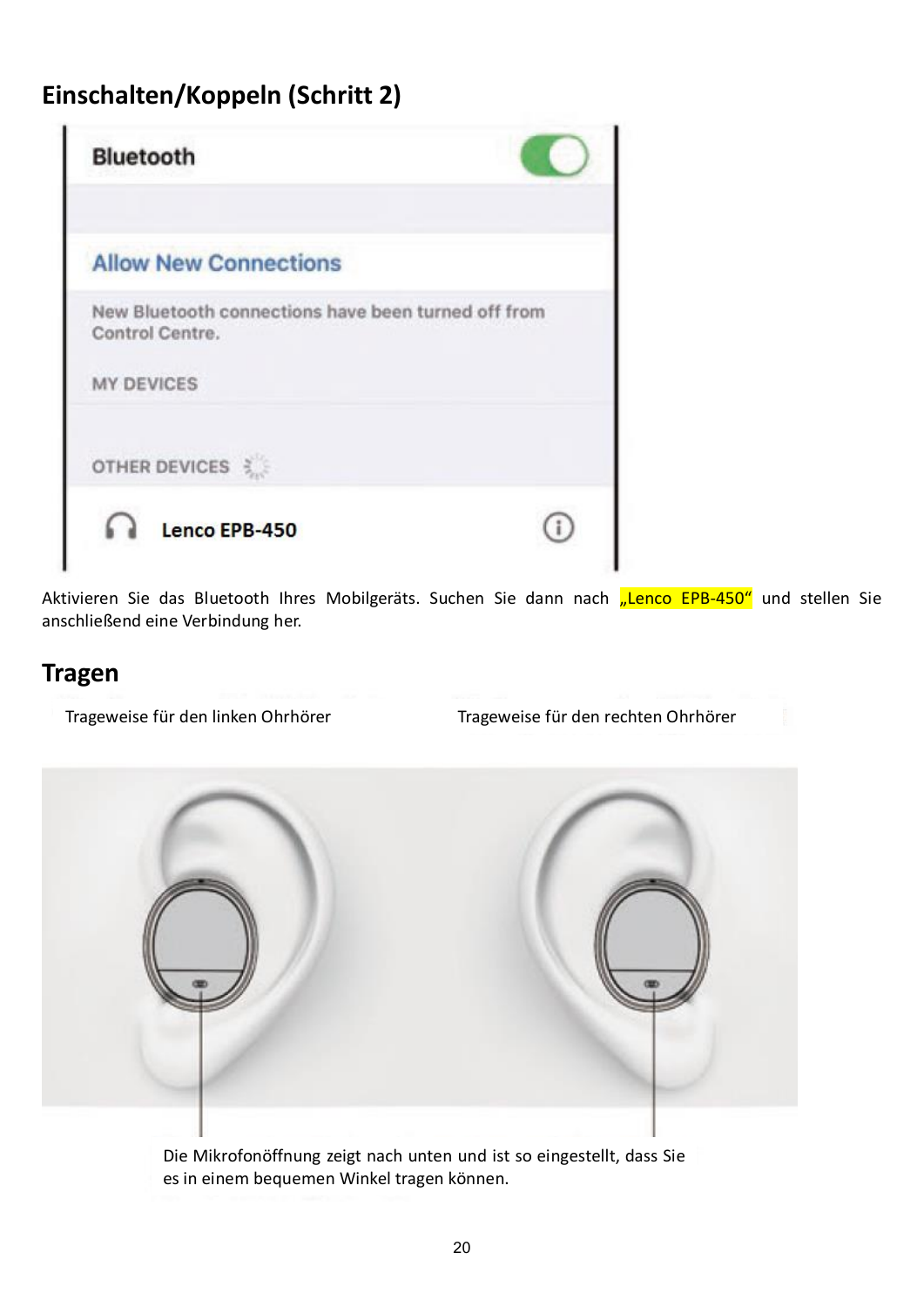## **Bedienung der berührungssensiblen Taste**

### Berührungssensible Taste Berührungssensible Taste



## **Ausschalten/Laden**

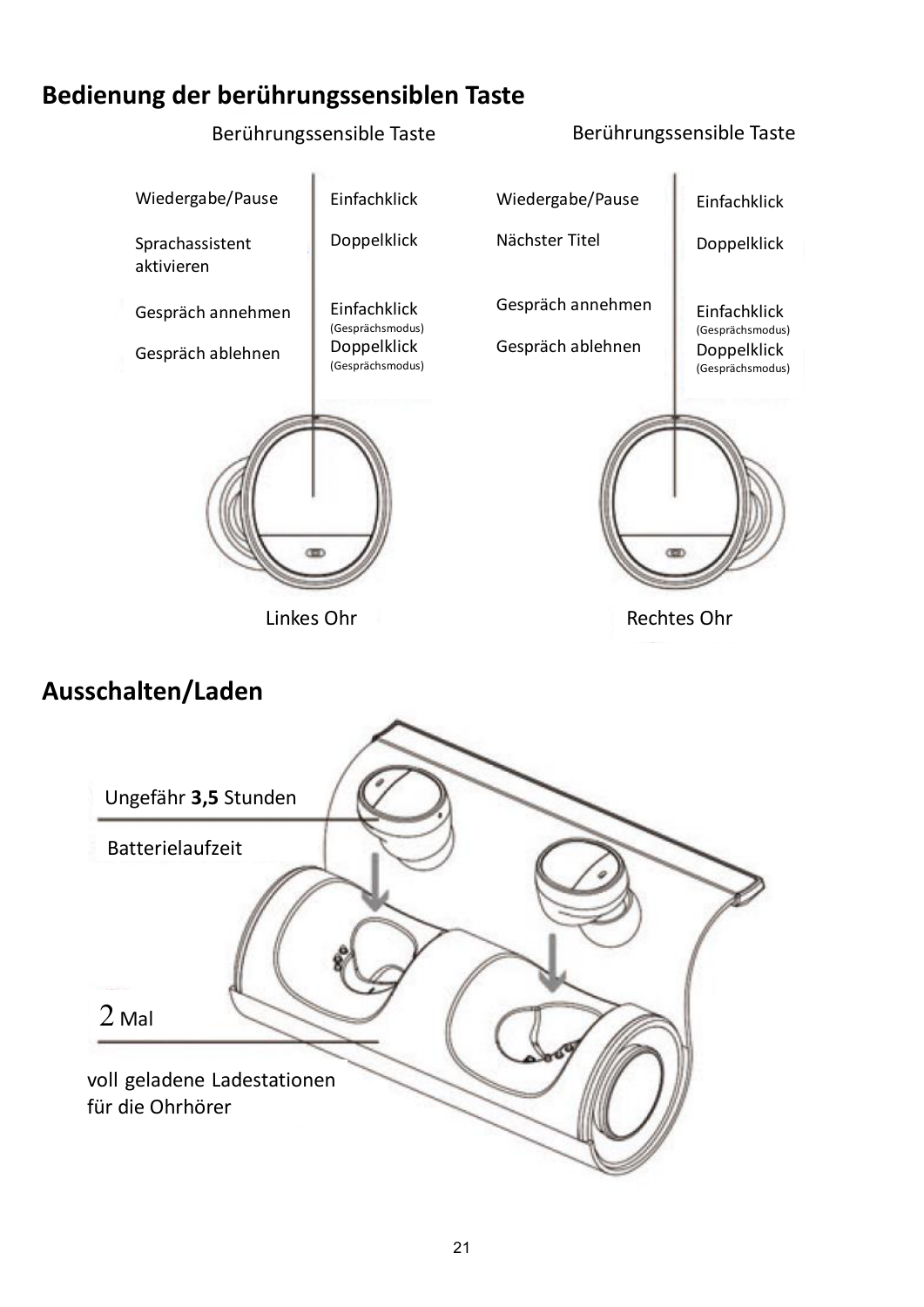Ausschalten: Der linke und rechte Ohrhörer schaltet sich aus, sobald Sie ihn in die Ladestation legen.



#### **Fehlerdiagnose**

| Die Betriebs-LED leuchtet nicht.                                       | Bitte überprüfen Sie, ob der Ohrhörer geladen ist                                              |
|------------------------------------------------------------------------|------------------------------------------------------------------------------------------------|
| Der Ohrhörer kann nicht mit einem Bluetooth-Gerät<br>verbunden werden. | Bitte überprüfen Sie, ob sich Ihr Bluetooth-Mobilgerät im<br>Bluetooth-Kopplungsmodus befindet |
| Kein Klang über den Ohrhörer.                                          | Bitte stellen Sie die Lautstärke Ihres Telefons ein.                                           |

#### **TECHNISCHE SPEZIFIKATIONEN**

Ladespannung: 3,7 V Batteriekapazität: 55 mAh Ohrhörer Ladedauer: 1,5 Stunden Ladebox-Ladedauer: 1 Stunde Wiedergabezeit: Bis zu 3,5 Stunden Ladebox-Batteriekapazität: 500 mAh Wasserfest gemäß IPX6

#### **GARANTIE**

Lenco bietet Leistungen und Garantien im Einklang mit Europäischem Recht. Im Falle von Reparaturen (sowohl während als auch nach Ablauf der Garantiezeit) sollten Sie deshalb Ihren Einzelhändler kontaktieren.

Wichtiger Hinweis: Es ist nicht möglich, Produkte für Reparaturen direkt an Lenco zu schicken.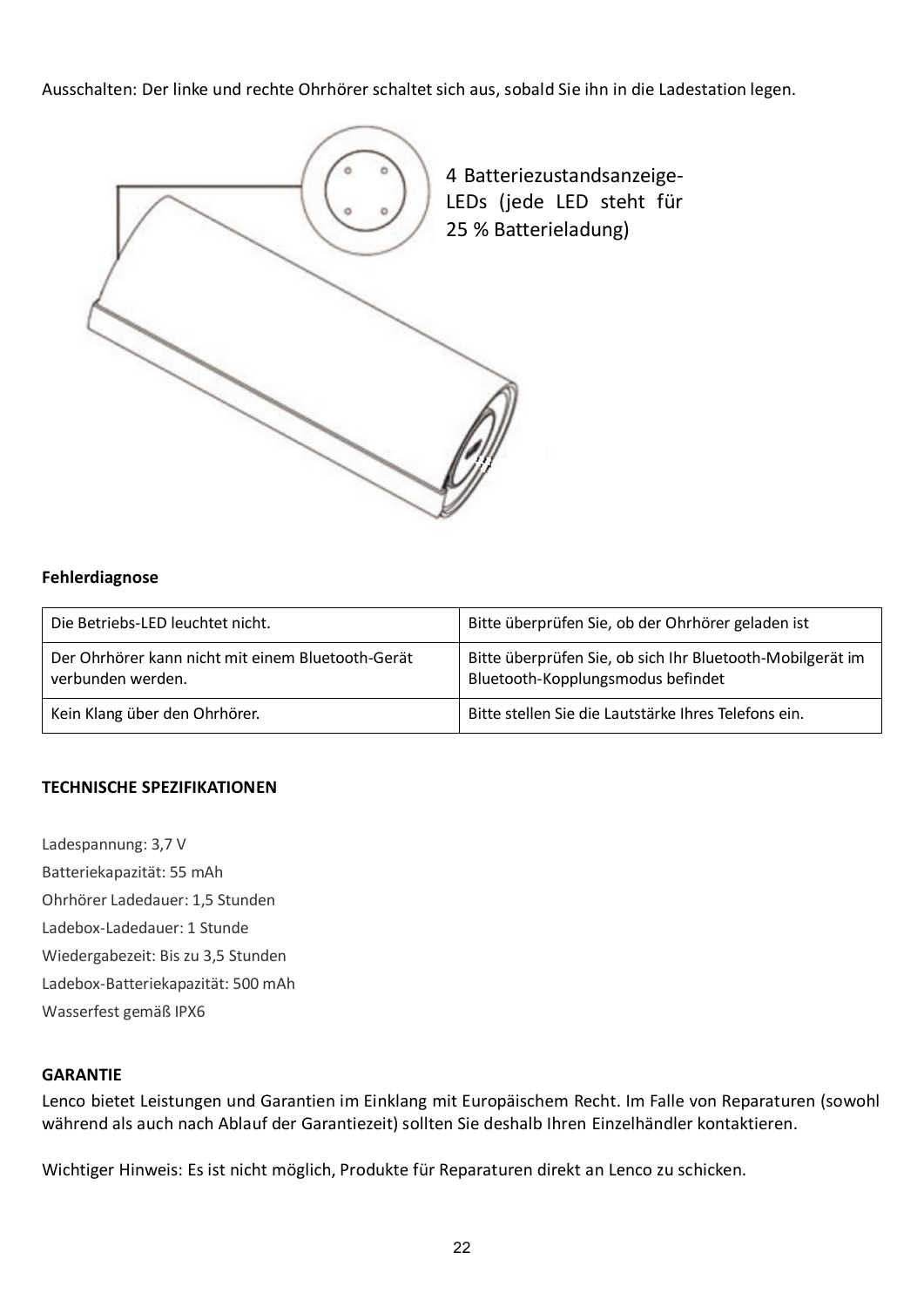Wichtiger Hinweis: Falls dieses Gerät von einem nicht autorisierten Kundendienst geöffnet oder darauf zugegriffen wird, erlischt die Garantie.

Dieses Gerät ist nicht für professionelle Zwecke geeignet. Falls das Gerät für professionelle Zwecke eingesetzt wird, erlöschen alle Garantieverpflichtungen seitens des Herstellers.

#### **HAFTUNGSAUSSCHLUSS**

Aktualisierungen der Firmware und/oder Hardware-Komponenten werden regelmäßig durchgeführt. Aus diesem Grund können einige der Anleitungen, Spezifikationen und Abbildungen in dieser Dokumentation zu dem Ihnen vorliegendem Gerät leicht abweichen. Alle in diesem Handbuch beschriebenen Elemente dienen nur zur Illustration und treffen auf Ihre individuelle Situation möglicherweise nicht zu. Aus der in diesem Handbuch getätigten Beschreibung können keine Rechtsansprüche oder Leistungsanforderungen geltend gemacht werden.

#### **ENTSORGUNG DES ALTGERÄTS**



Dieses Symbol zeigt an, dass das entsprechende Produkt oder dessen Akku/Batterie in Europa nicht mit dem normalen Hausmüll entsorgt werden darf. Um die ordnungsgemäße Abfallbehandlung des Produkts und dessen Akku/Batterie zu gewährleisten, müssen diese im Einklang mit allen anwendbaren örtlichen Vorschriften zur Entsorgung von Elektrogeräten und Akkus/Batterien entsorgt werden. Dabei helfen Sie, natürliche Ressourcen zu schonen und Umweltschutzstandards zur Verwertung und Entsorgung von Altgeräten aufrecht zu halten (Waste Electrical and Electronic Equipment Directive).

#### **SERVICE**

Besuchen Sie bitte für weitere Informationen und unseren Kundendienst unsere Homepage [www.lenco.com](http://www.lenco.com/) Lenco Benelux BV, Thermiekstraat 1a, 6361 HB Nuth, The Netherlands.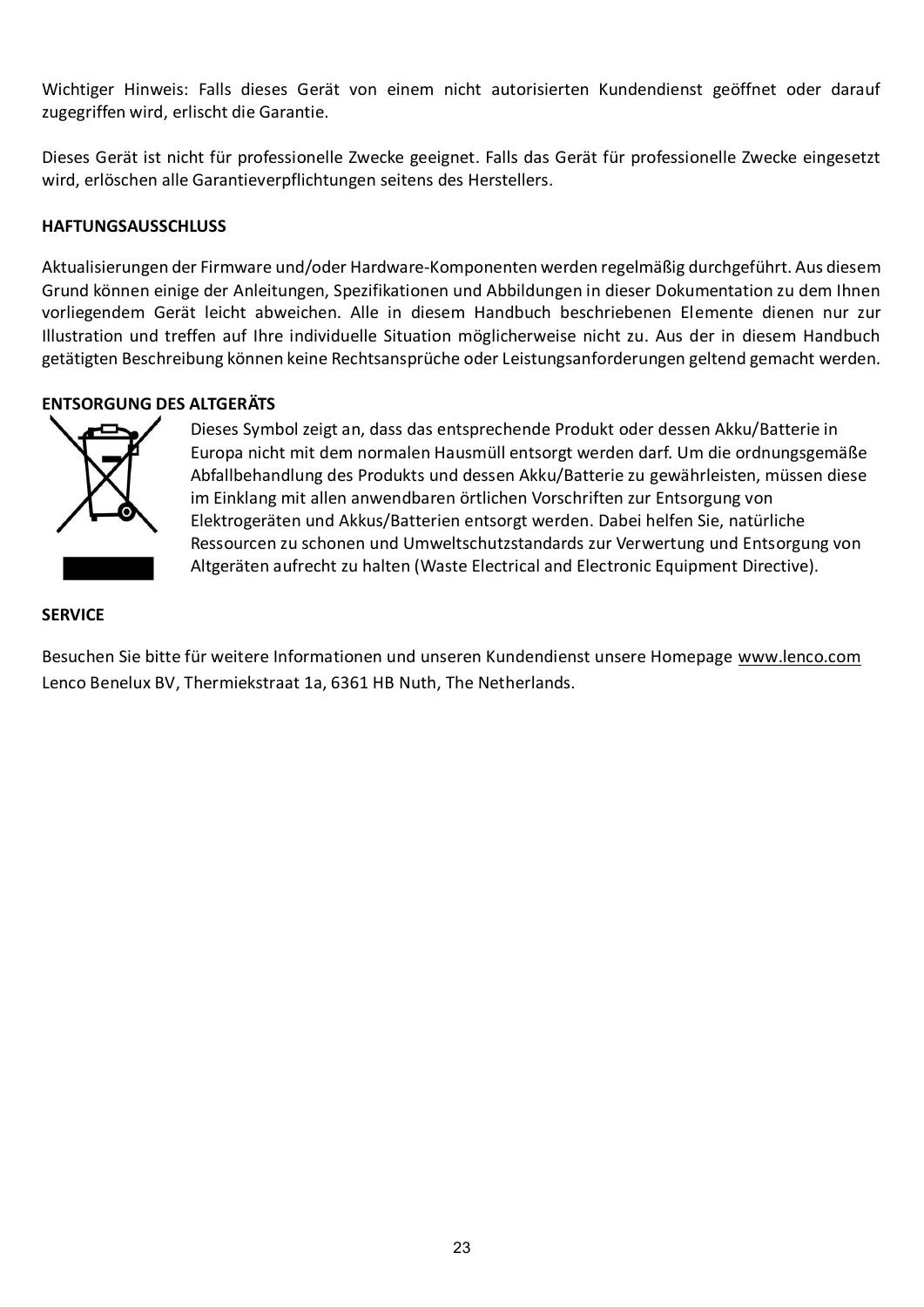#### <span id="page-23-0"></span>**Français EPB-450**

#### **ATTENTION :**

L'utilisation de commandes ou de réglages ou l'exécution de procédures autres que ceux spécifiés dans ce manuel peut entraîner une exposition à des rayonnements dangereux.

Cet appareil ne doit pas être réglé ou réparé par quiconque d'autre que du personnel qualifié.

### **PRÉCAUTIONS AVANT UTILISATION**

# **GARDEZ CES INSTRUCTIONS À L'ESPRIT :**

- 1. N'utilisez pas cet appareil près de l'eau.<br>2. Nettovez-le uniquement avec un chiffor
- 2. Nettoyez-le uniquement avec un chiffon doux légèrement humide.<br>3. Ne couvrez pas et n'obturez pas les ouvertures de ventilation. Lorse
- 3. Ne couvrez pas et n'obturez pas les ouvertures de ventilation. Lorsque vous placez l'appareil sur une étagère, laissez 5 cm (2") d'espace libre tout autour de l'appareil.
- 4. Installez-le conformément au mode d'emploi fourni.
- 5. \*Ne marchez pas sur l'adaptateur secteur ou ne le coincez pas. Faites très attention, en particulier près des fiches et du point de sortie du câble. Ne placez pas d'objets lourds sur l'adaptateur secteur, car ils pourraient l'endommager. Gardez l'appareil hors de portée des enfants ! Ils pourraient se blesser gravement s'ils jouent avec le câble d'alimentation.
- 6. \*Débranchez cet appareil pendant les orages ou lorsqu'il n'est pas utilisé pendant une longue durée.
- 7. Gardez l'appareil à l'écart des sources de chaleur telles que des radiateurs, chauffages, fours, bougies et autres produits générant de la chaleur ou une flamme nue.
- 8. Évitez d'utiliser l'appareil à proximité de champs magnétiques puissants.
- 9. Des décharges électrostatiques peuvent perturber le fonctionnement normal de cet appareil. Quand cela se produit, il suffit de réinitialiser et de redémarrer l'appareil en suivant le mode d'emploi. Pendant le transfert de fichiers, manipulez l'appareil avec précaution et faites-le fonctionner dans un environnement sans électricité statique.
- 10. Mise en garde ! N'introduisez jamais un objet dans l'appareil par les ouvertures et les fentes de ventilation. Étant donné que des tensions élevées sont présentes à l'intérieur du produit, l'insertion d'un objet peut entraîner une électrocution et/ou court-circuiter les composants internes. Pour les mêmes raisons, ne versez pas de l'eau ou un liquide sur le produit.
- 11. Ne l'utilisez pas dans des endroits humides tels qu'une salle de bain, une cuisine pleine de vapeur ou à proximité d'une piscine.
- 12. N'utilisez pas cet appareil lorsque de la condensation est possible.
- 13. Bien que ce dispositif soit fabriqué avec le plus grand soin et contrôlé à plusieurs reprises avant de quitter l'usine, il est toujours possible que des problèmes se produisent, comme avec tous les appareils électriques. Si l'appareil émet de la fumée ou s'il y a une accumulation de chaleur excessive ou un phénomène inattendu, débranchez immédiatement la fiche d'alimentation du secteur.
- 14. Cet appareil doit fonctionner avec la source d'alimentation indiquée sur la plaque signalétique. Si vous n'êtes pas sûr du type d'alimentation utilisé chez vous, consultez votre revendeur ou le fournisseur d'électricité local.
- 15. \*La prise secteur doit être installée près de l'appareil et doit être facilement accessible.
- 16. \*Ne surchargez pas les prises de courant ou les rallonges. Une surcharge peut entraîner un incendie ou une électrocution.
- 17. \*Les appareils à la norme de construction de classe 1 doivent être branchés à une prise de courant disposant d'une connexion protectrice à la terre.
- 18. \*Les appareils à la norme de construction de classe 2 ne nécessitent pas de connexion à la terre.
- 19. Tenez-le à l'abri des rongeurs. Les rongeurs adorent mordre les cordons d'alimentation.
- 20. \*Tirez toujours sur la fiche pour débrancher le cordon de la prise secteur. Ne tirez pas sur le cordon d'alimentation. Cela pourrait provoquer un court-circuit.
- 21. Évitez de placer l'appareil sur des surfaces sujettes aux vibrations ou aux chocs.
- 22. Pour nettoyer l'appareil, servez-vous d'un chiffon doux et sec. N'utilisez pas de solvant ni d'autre liquide à base de pétrole. Pour enlever les taches importantes, vous pouvez vous servir d'un chiffon humide imbibé d'une solution de détergent diluée.
- 23. Le fournisseur n'est pas responsable des dommages ou pertes de données causés par un dysfonctionnement, une utilisation abusive, une modification de l'appareil ou un remplacement de la batterie.
- 24. N'interrompez pas la connexion lorsque l'appareil formate ou transfère des fichiers. Sinon, les données pourraient être endommagées ou perdues.
- 25. Si l'appareil a une fonction de lecture USB, il faut brancher la clé USB directement sur l'appareil. N'utilisez pas de rallonge USB, car cela peut causer des interférences provoquant une perte de données.
- 26. L'appareil ne doit pas être exposé à des écoulements ou des éclaboussures et aucun objet contenant un liquide, tel qu'un vase, ne doit être posé sur ou près de l'appareil.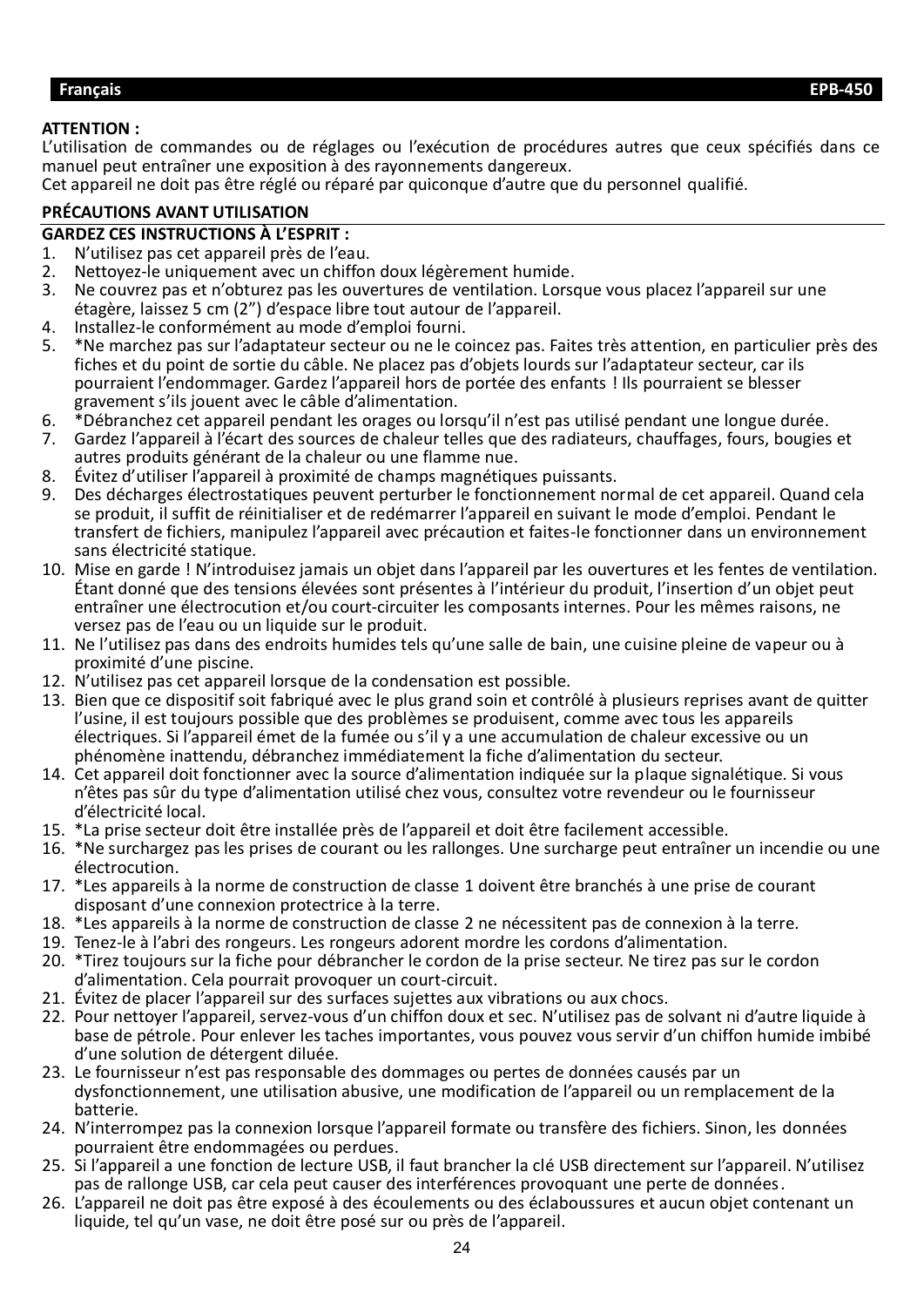- 27. \*Pour que l'alimentation soit parfaitement déconnectée, la fiche d'alimentation de l'appareil doit être débranchée de la prise secteur.
- 28. Si l'appareil a la possibilité de fonctionner sur batterie, n'exposez pas la batterie à une chaleur extrême telle que les rayons du soleil, le feu ou toute autre chaleur.
- 29. Veuillez considérer les questions environnementales lors de la mise au rebut des piles.
- 30. L'appareil doit être utilisé uniquement dans des conditions climatiques modérées, évitez un environnement extrêmement froid ou chaud.
- 31. La plaque signalétique se situe en dessous ou à l'arrière de l'appareil.
- 32. Cet appareil n'est pas destiné à être utilisé par des personnes (enfants compris) souffrant de handicaps physiques, sensoriels ou mentaux, ou manquant d'expérience et de connaissances, sauf si elles sont sous surveillance ou ont reçu des instructions sur l'utilisation correcte de l'appareil par la personne qui est responsable de leur sécurité.
- 33. Ce produit est réservé à un usage non professionnel, et non pas à un usage commercial ni industriel.
- 34. Vérifiez que l'appareil est en position stable. La garantie ne couvre pas les dégâts occasionnés par l'utilisation de cet appareil en position instable ou par la non-observation de tout autre avertissement ou précaution contenus dans ce mode d'emploi.
- 35. Ne retirez jamais le boîtier de l'appareil.
- 36. Ne placez jamais cet appareil sur un autre appareil électrique.
- 37. N'utilisez et ne rangez pas ce produit dans un endroit ensoleillé, chaud, très poussiéreux ou soumis à des vibrations excessives.
- 38. Ne laissez pas les sacs en plastique à la portée des enfants.
- 39. Utilisez uniquement les accessoires recommandés par le fabricant.
- 40. Confiez l'entretien et les réparations à un personnel qualifié. Une réparation est nécessaire lorsque l'appareil a été endommagé de quelque façon que ce soit, par exemple lorsque le cordon d'alimentation ou la prise sont endommagés, lorsqu'un liquide a été renversé ou des objets ont été introduits dans l'appareil, lorsque l'appareil a été exposé à la pluie ou à l'humidité, lorsqu'il ne fonctionne pas correctement ou lorsque l'appareil est tombé.
- 41. \*N'utilisez pas un cordon ou une fiche d'alimentation endommagés ni une prise desserrée. Vous risqueriez de causer un incendie ou une décharge électrique.
- 42. Une exposition prolongée aux sons puissants des lecteurs personnels de musique peut entraîner une perte temporaire ou définitive de l'ouïe.

#### **INSTALLATION**

- Déballez toutes les pièces et enlevez le matériau de protection.
- \*Ne branchez pas l'appareil au secteur avant d'avoir vérifié la tension du secteur et avant que tous les autres branchements n'aient été effectués.
- \* **Ces instructions s'appliquent uniquement aux produits utilisant un câble d'alimentation ou un adaptateur secteur.**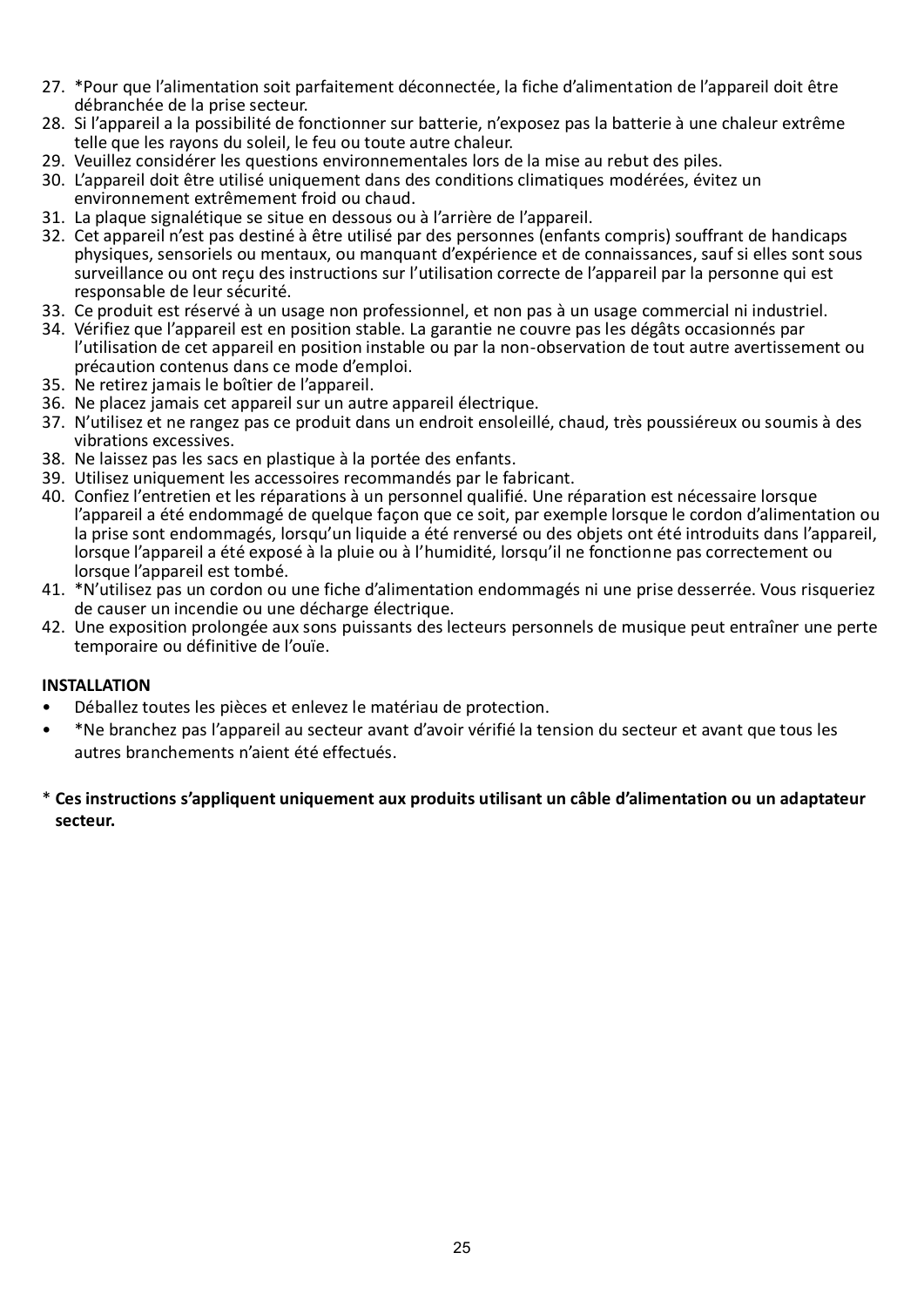## **Contenu de l'emballage**

**Câble Micro USB pour la charge**



**3 jeux d'oreillettes (taille L/M/S)**



Remarque : Il est très important de choisir la bonne taille d'oreillettes qui s'adaptent parfaitement à vos oreilles. Si la taille est trop petite ou trop grande, la qualité du son ne sera pas parfaite.

# **Mise en marche, appairage (étape 1)**



Mise en marche :

Les oreillettes gauche et droite s'allument automatiquement après avoir été retirées du boîtier de charge et activent le mode d'appairage.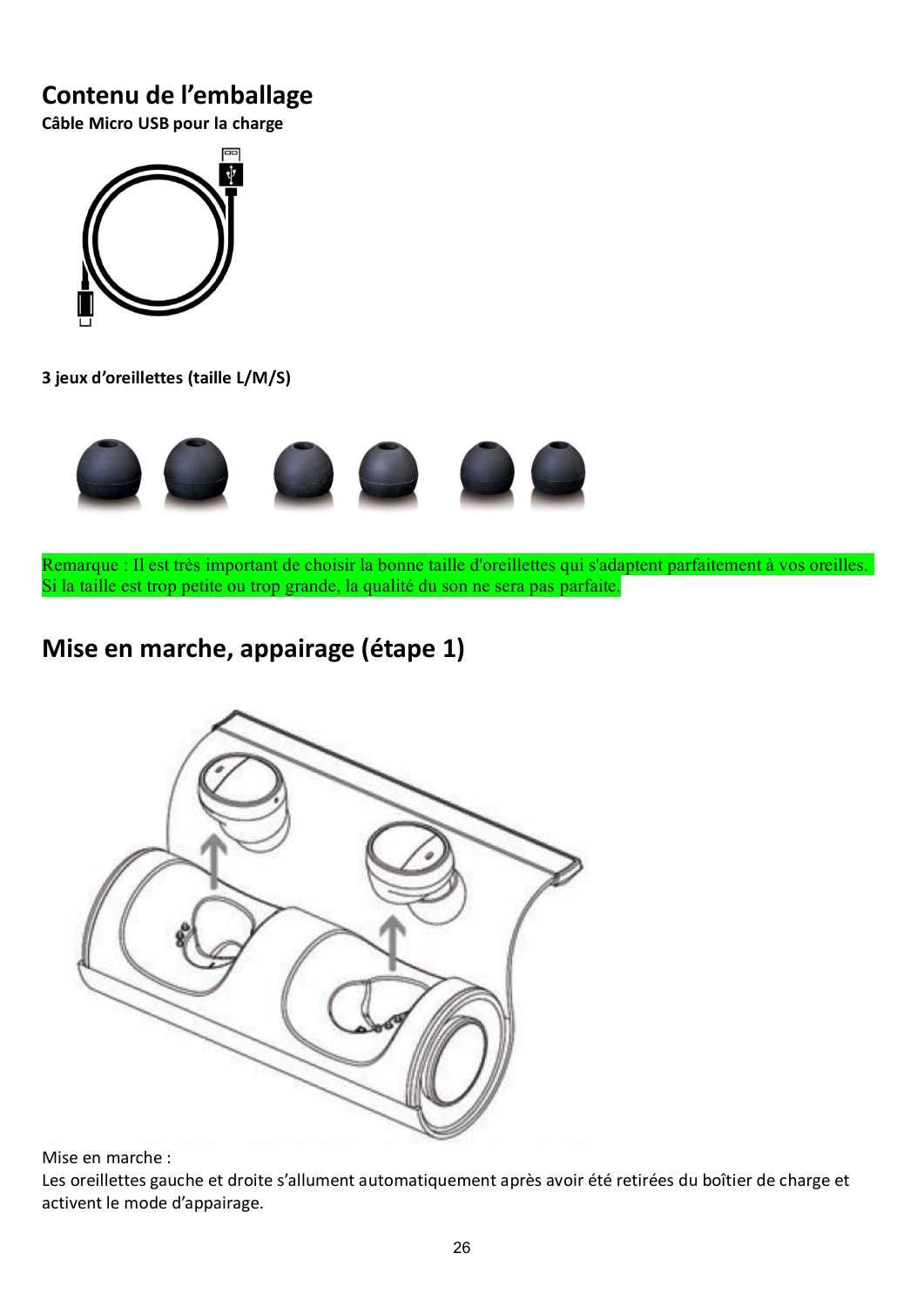# **Mise en marche, appairage (étape 2)**

| <b>Bluetooth</b>                                                       |  |
|------------------------------------------------------------------------|--|
| <b>Allow New Connections</b>                                           |  |
| New Bluetooth connections have been turned off from<br>Control Centre. |  |
| <b>MY DEVICES</b>                                                      |  |
| OTHER DEVICES                                                          |  |
| Lenco EPB-450                                                          |  |

Activez les paramètres Bluetooth de votre téléphone portable. Recherchez « Lenco EPB-450 » et connectez.

### **Manière de porter**

Manière de porter l'écouteur gauche Manière de porter l'écouteur droit



Le trou du microphone est orienté vers le bas et ajusté selon un angle permettant un port confortable.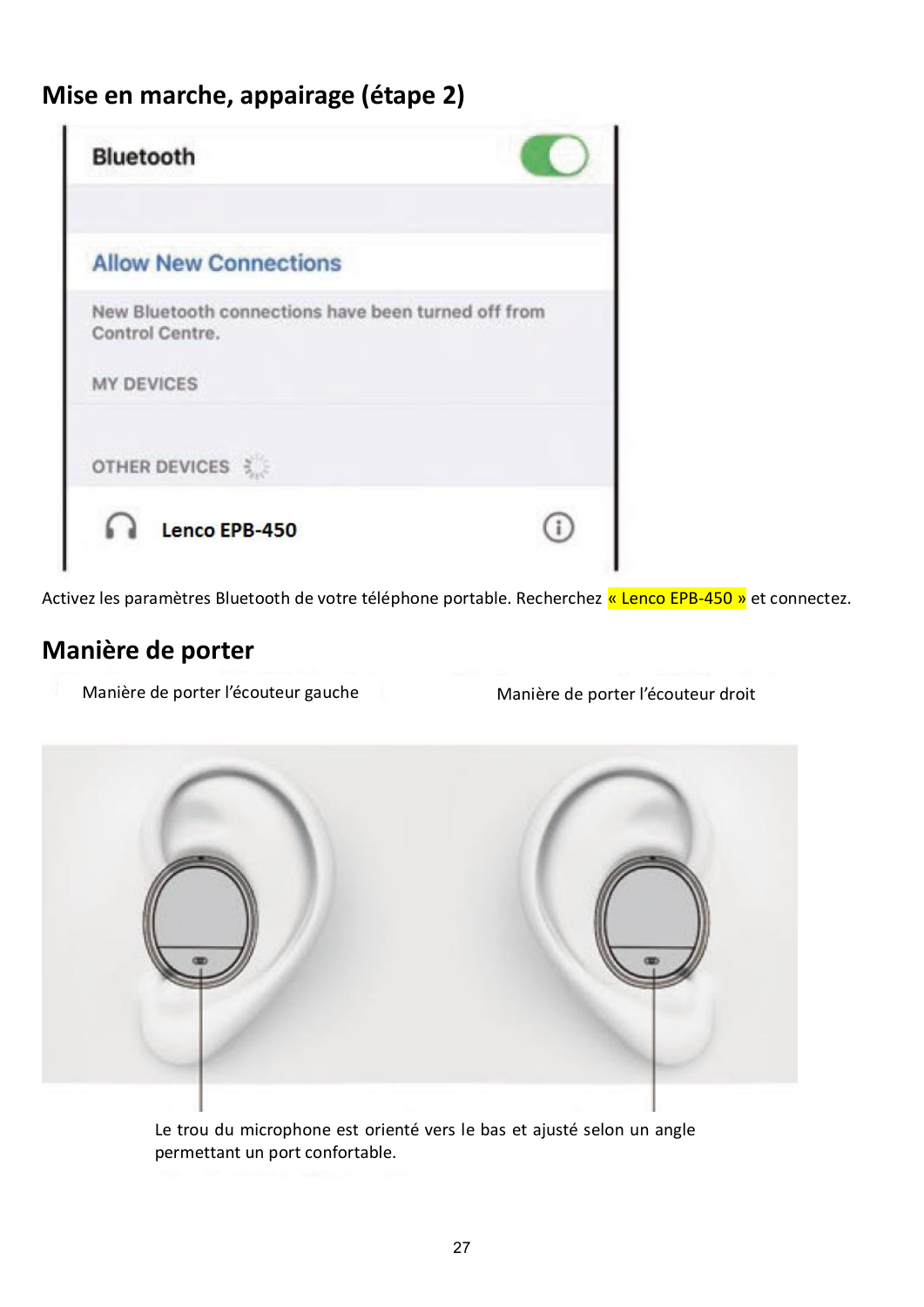## **Fonctionnement des touches tactiles**



# **Arrêt/Charge**

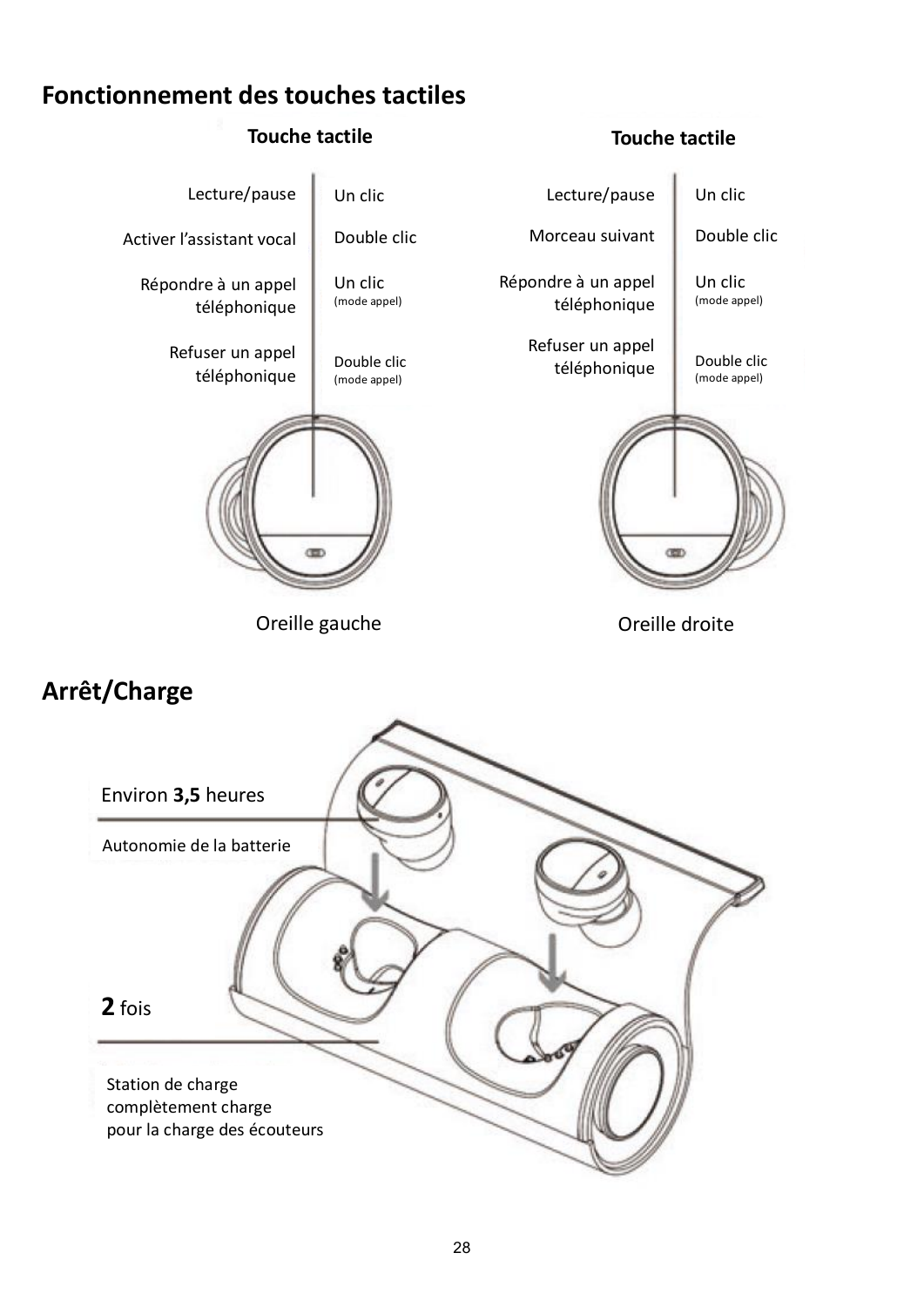Arrêt : Les écouteurs gauche et droit s'éteindront automatiquement après avoir été placés dans le socle.



#### **Dépannage**

| Le voyant marche/arrêt ne s'allume pas.                           | Vérifiez que les écouteurs sont chargés                                      |
|-------------------------------------------------------------------|------------------------------------------------------------------------------|
| L'écouteur ne peut pas se connecter à un dispositif<br>Bluetooth. | Vérifiez que votre dispositif Bluetooth est en mode<br>d'appairage Bluetooth |
| L'un des écouteurs ne produit aucun son.                          | Réglez le volume de votre téléphone.                                         |

#### **CARACTÉRISTIQUES TECHNIQUES**

Tension de charge : 3,7 V Tension de la batterie : 55 mAh Temps de charge des écouteurs : 1,5 heure Temps de charge sur la base de charge : 1 heure Durée de lecture : Jusqu'à 3,5 heures Capacité de la batterie de l'étui de charge : 500 mAh Indice d'étanchéité IPX6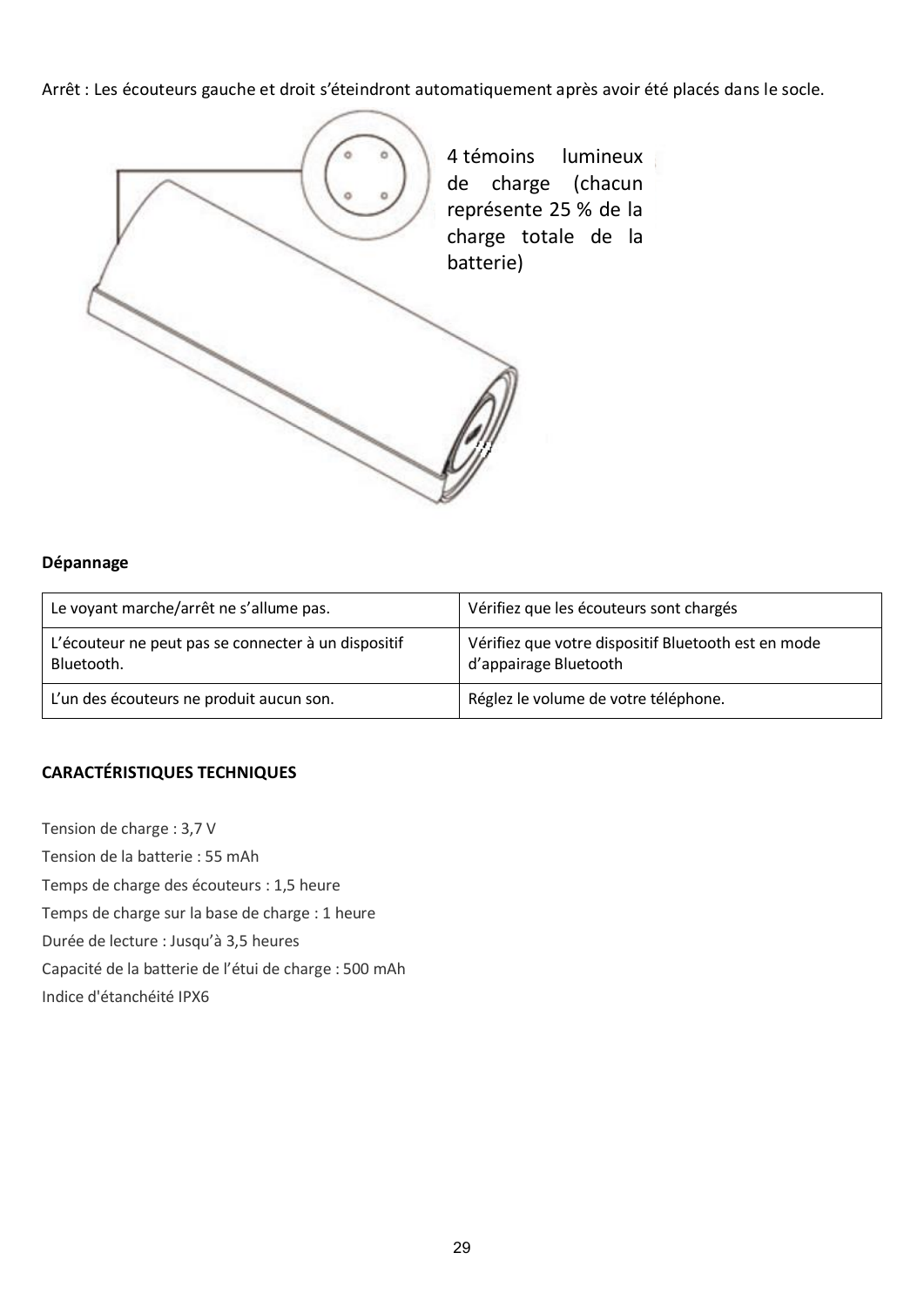#### **GARANTIE**

Lenco propose un service et une garantie conformément à la législation européenne, ce qui signifie qu'en cas de besoin de réparation (aussi bien pendant et après la période de garantie), vous pouvez contacter votre revendeur le plus proche.

Remarque importante : Il n'est pas possible de renvoyer l'appareil pour réparation directement à Lenco.

Remarque importante : Si l'unité est ouverte ou modifiée de quelque manière que ce soit par un réparateur non agréé, la garantie serait caduque.

Cet appareil ne convient pas à une utilisation professionnelle. En cas d'utilisation professionnelle, les obligations de garantie du fabricant seront annulées.

#### **CLAUSE DE NON-RESPONSABILITÉ**

Des mises à jour du logiciel et/ou des composants informatiques sont régulièrement effectuées. Il se peut donc que certaines instructions, caractéristiques et images présentes dans ce document diffèrent légèrement de votre configuration spécifique. Tous les articles décrits dans ce guide sont fournis uniquement à des fins d'illustration et peuvent ne pas s'appliquer à une configuration spécifique. Aucun droit légal ne peut être obtenu depuis les informations contenues dans ce manuel.

#### **MISE AU REBUT DE L'APPAREIL USAGÉ**



Ce symbole indique que le produit électrique concerné ainsi que les piles ne doivent pas être jetés avec les autres déchets ménagers en Europe. Pour garantir un traitement correct des piles et de l'appareil usagés, veuillez les mettre au rebut conformément aux réglementations locales en vigueur relatives aux appareils électriques et autres piles. En agissant de la sorte, vous contribuerez à la préservation des ressources naturelles et à l'amélioration des niveaux de protection environnementale concernant le traitement et la destruction des déchets électriques (directive sur les déchets des équipements électriques et électroniques).

#### **SERVICE APRÈS-VENTE**

Pour en savoir plus et obtenir de l'assistance, visitez [www.lenco.com](http://www.lenco.com/) Lenco Benelux BV, Thermiekstraat 1a, 6361 HB, Nuth, Pays-Bas.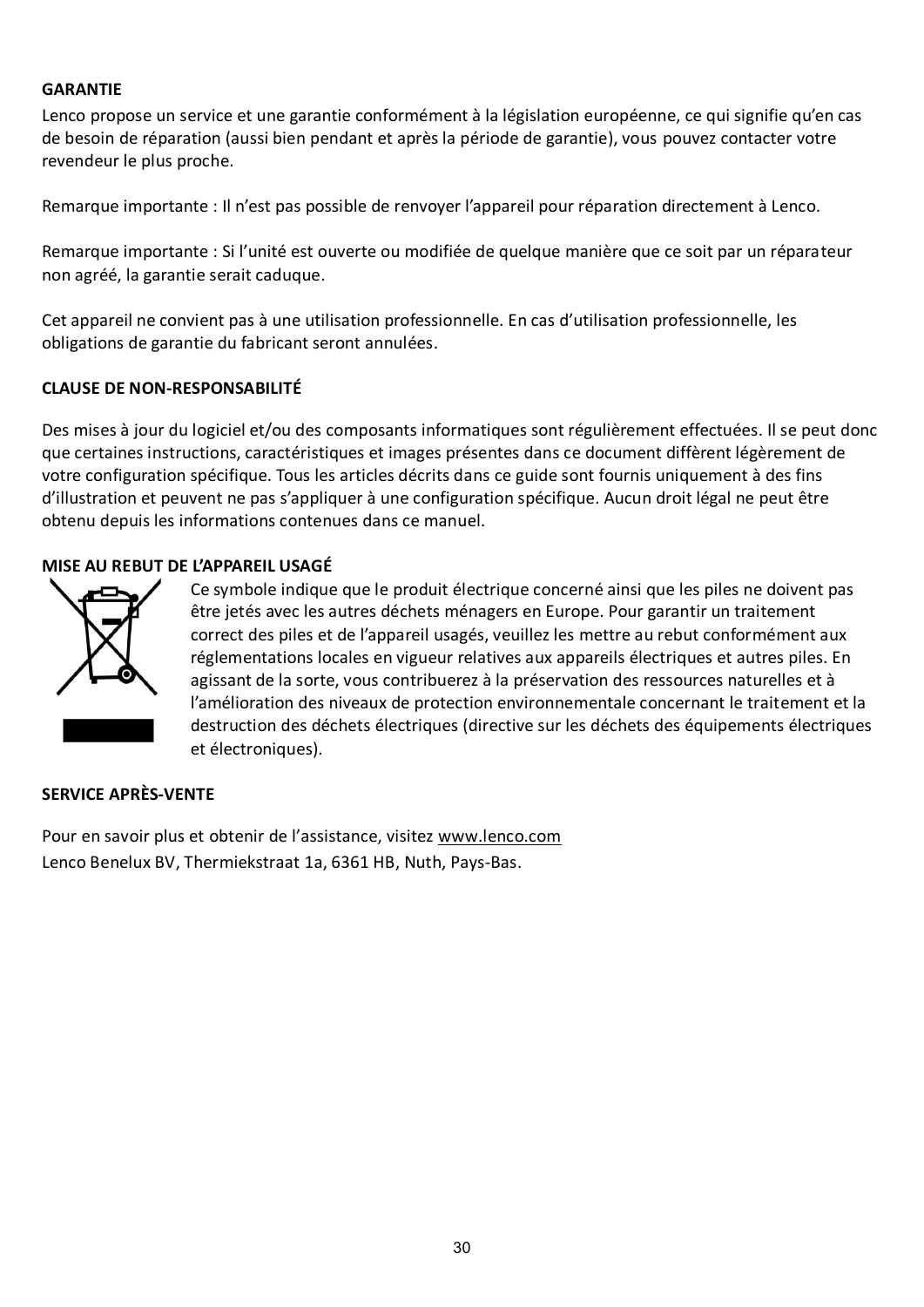### <span id="page-30-0"></span>**PRECAUCIÓN:**

El uso de los controles o ajustes o el funcionamiento de los procedimientos excepto a aquellos especificados aquí pueden provocar una exposición peligrosa a la radiación.

Esta unidad no debe ajustarse o repararse por ninguna persona salvo personal de servicio cualificado.

#### **PRECAUCIONES PREVIAS AL USO**

# **TENGA ESTAS INSTRUCCIONES EN MENTE:**<br>1. No use este dispositivo cerca del agua.

- 1. No use este dispositivo cerca del agua.
- 2. Límpielo únicamente con un paño ligeramente humedecido.
- 3. No cubra o bloquee ninguna apertura de ventilación. Cuando coloque el dispositivo en una estantería, deje 5 cm (2") de espacio libre alrededor de todo el dispositivo.
- 4. Instálelo conforme al manual de usuario que se adjunta.
- 5. \*No pise o pince el adaptador de alimentación. Tenga mucho cuidado, en especial cerca de las tomas y el punto de salida del cable. No coloque objetos pesados en el adaptador de alimentación, ya que pueden dañarlo. ¡Mantenga el dispositivo fuera del alcance de los niños! Si juegan con el cable de alimentación, puede sufrir lesiones graves.
- 6. \*Desconecte el dispositivo durante tormentas eléctricas o cuando no vaya a usarse durante periodos prolongados de tiempo.
- 7. Mantenga el aparato alejado de fuentes de calor, como radiadores, calentadores, estufas, velas u otros productos que generen calor o llama viva.
- 8. Evite usar el dispositivo cerca de campos magnéticos fuertes.<br>9. Una descarga electrostática puede entorpecer el uso normal de
- 9. Una descarga electrostática puede entorpecer el uso normal de este dispositivo. En tal caso, simplemente reinícielo siguiendo el manual de instrucciones. Durante la transmisión de archivos, manipúlelo con cuidado y úselo en un entorno libre de electricidad estática.
- 10. ¡Advertencia! Nunca inserte un objeto en el producto a través de las ventilaciones o aperturas. Alto voltaje fluye a través del producto e insertar un objeto puede provocar una descarga eléctrica y/o un cortocircuito de sus componentes internos. Por el mismo motivo, no derrame agua o líquidos en el producto.
- 11. No lo utilice en zonas húmedas, como cuartos de baño, cocinas en las que se forme vapor ni cerca de piscinas.
- 12. No use este dispositivo cuando se pueda producir condensación.
- 13. Aunque este dispositivo está fabricado con el máximo cuidado y comprobado varias veces antes de salir de fábrica, todavía es posible que se puedan producir problemas, al igual que con todos los aparatos eléctricos. Si observa la aparición de humo, una acumulación excesiva de calor o cualquier otro fenómeno inesperado, deberá desconectar inmediatamente el enchufe de la toma de corriente.
- 14. Este dispositivo debe funcionar con una fuente de alimentación que se especifica en la etiqueta de especificaciones. Si no está seguro del tipo de alimentación que se usa en su hogar, consulte con el distribuidor o una compañía eléctrica local.
- 15. \*La salida de la toma debe instalarse cerca del equipo y debe ser fácilmente accesible.
- 16. \*No sobrecargue las tomas CA o los cables de extensión. La sobrecarga puede provocar un incendio o una descarga eléctrica.
- 17. \*Los dispositivos con construcción de Clase 1 deben estar conectados a una toma de corriente con una conexión a tierra protegida.
- 18. \*Los dispositivos con construcción Clase 2 no requieren una conexión a tierra.
- 19. Manténgalo alejado de los roedores. Los roedores disfrutan mordiendo cables de alimentación.
- 20. \*Sujete siempre el enchufe cuando los extraiga de la toma de corriente. No tire del cable de alimentación. Esto puede provocar un cortocircuito.
- 21. Evite colocar la unidad sobre superficies sometidas a vibraciones o impactos.
- 22. Para limpiar el dispositivo use un paño seco y suave. No utilice líquidos disolventes ni con base de petróleo. Para eliminar manchas difíciles, puede usar un paño húmedo con detergente diluido.
- 23. El proveedor no asume ninguna responsabilidad por daños o datos perdidos provocados por un funcionamiento incorrecto, uso incorrecto, modificación del dispositivo o sustitución de la batería.
- 24. No interrumpa la conexión cuando el dispositivo esté formateando o transfiriendo archivos. En caso contrario, los datos se pueden estropear o perder.
- 25. Si la unidad dispone de función de reproducción USB, se debe conectar la memoria USB directamente en la unidad. No utilice cables de extensión USB ya que pueden crear interferencias que causen una pérdida de datos.
- 26. El aparato no debe exponerse a goteos o salpicaduras y asegúrese de que ningún objeto lleno de líquido, como jarrones, se colocan sobre o cerca del aparato.
- 27. \*Para desconectar completamente la entrada de alimentación, el enchufe del aparato deberá desconectarse de la alimentación, ya que el dispositivo de desconexión es el enchufe del aparato.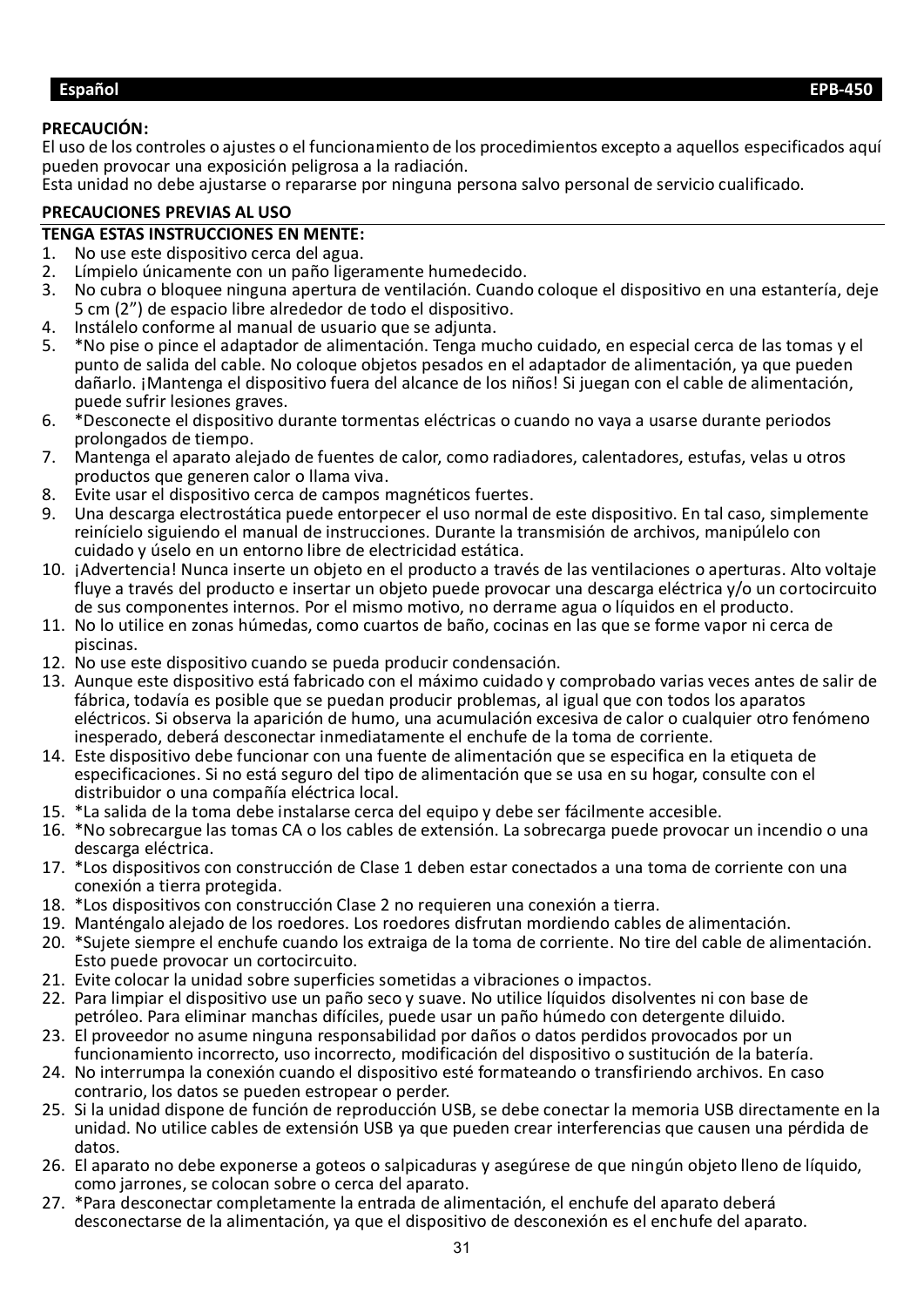- 28. Si la unidad funciona con batería, la batería no debe exponerse a un calor excesivo como a la luz solar, el fuego o similares.
- 29. Se debe prestar atención a los aspectos medioambientales sobre la eliminación de baterías.
- 30. El aparato solo debe usarse en climas moderados o extremadamente fríos y deben evitarse los entornos calurosos.
- 31. La etiqueta identificativa aparece marcada en la parte inferior o en el trasero del aparato.
- 32. Este aparato no está diseñado para su uso por personas (incluyendo niños) con discapacidades físicas, sensoriales o mentales o con falta de experiencia o conocimientos, salvo que estén bajo la supervisión o hayan recibido formación sobre el uso correcto del dispositivo por parte de una persona responsable de su seguridad.
- 33. Este producto está diseñado para un uso no profesional únicamente y no para un uso comercial o industrial.
- 34. Asegúrese de que la unidad esté fijada en una posición estable. Los daños provocados por utilizar este producto en una posición inestable o por no seguir cualquier otra advertencia o precaución incluida en este manual de usuario no estarán cubiertos por la garantía.
- 35. No retire nunca la carcasa de este aparato.
- 36. Nunca coloque el aparato sobre otro equipo eléctrico.
- 37. No utilice ni guarde el producto en lugares expuestos a la luz solar directa, a altas temperaturas, a la vibración ni en ambientes excesivamente polvorientos.
- 38. Mantenga las bolsas de plástico fuera del alcance de los niños.
- 39. Use únicamente los dispositivos/accesorios especificados por el fabricante.
- 40. Remita todas las reparaciones al personal cualificado. La reparación es necesaria cuando el aparato presente cualquier tipo de daño, como el cable de alimentación o el enchufe, cuando se haya derramado líquido o hayan caído objetos sobre el aparato, o cuando el aparato se haya visto expuesto a la lluvia o humedad, o no funcione normalmente o se haya caído.
- 41. \*No utilice un cable de alimentación o enchufe deteriorado o una toma suelta. Si lo hace, podría provocar un incendio o una descarga eléctrica.
- 42. La exposición prolongada a sonidos fuertes de reproductores personales de música puede provocar pérdida de audición temporal o permanente.

#### **INSTALACIÓN**

- Desembale todas las piezas y retire el material protector.
- \*No conecte la unidad a la corriente eléctrica antes de comprobar la tensión de la corriente y antes de que se hayan hecho todas las demás conexiones.
- \* **Estas instrucciones solo están relacionadas con productos que usen un cable de alimentación o un adaptador de corriente CA.**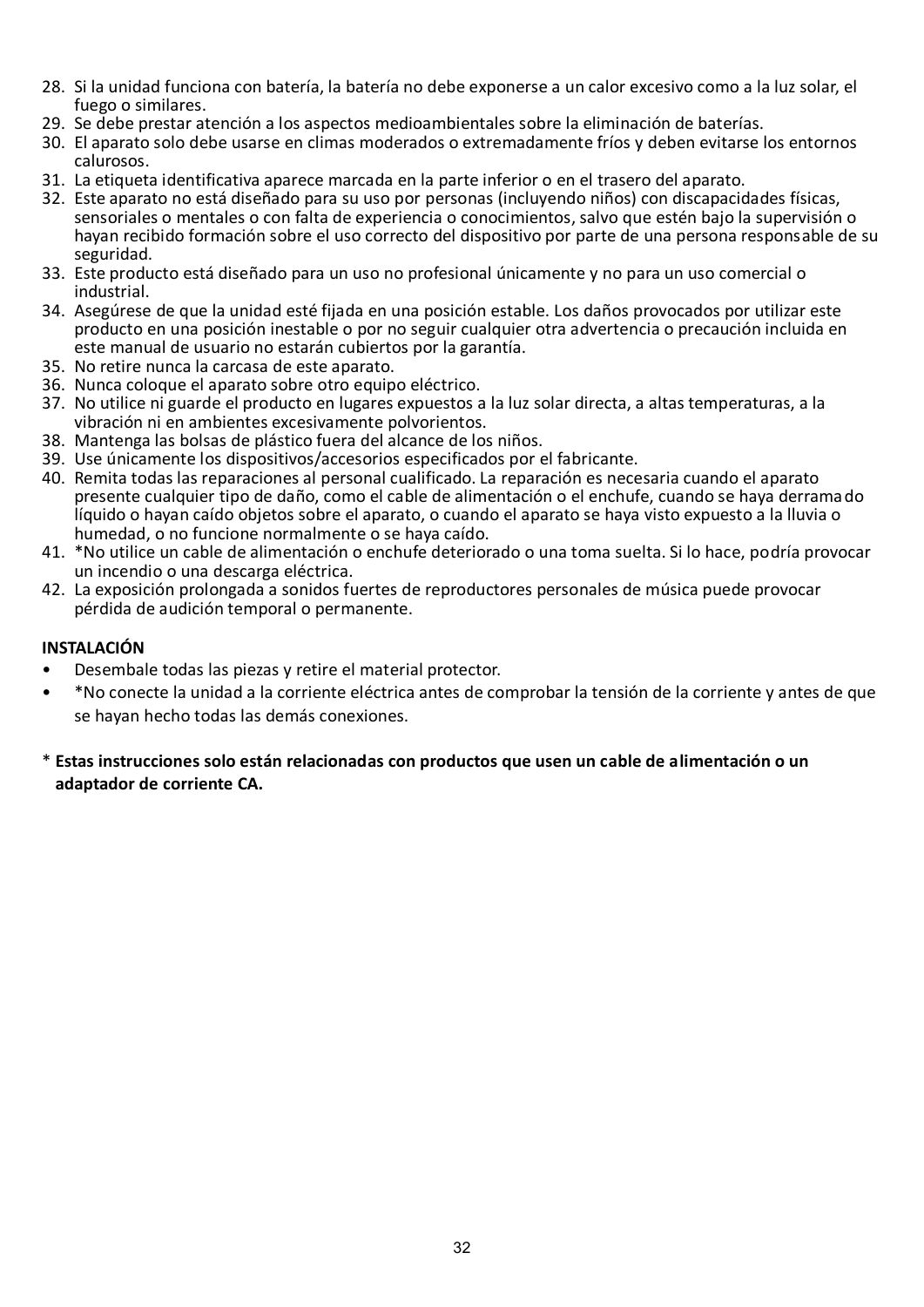### **Paquete incluido**

**Cable Micro USB para carga**



**Auriculares x 3 juegos (tamaño L/M/S)**



Observaciones: Es muy importante que elija la talla correcta de las puntas que se adapten perfectamente a sus oídos. Si la talla es demasiado pequeña o demasiado grande, la calidad del sonido no será perfecta.

# **Encendido, emparejar (Paso 1)**



Encender:

Los auriculares izquierdo y derecho se encenderán automáticamente cuando los saque del estuche de carga y activarán el modo de emparejamiento.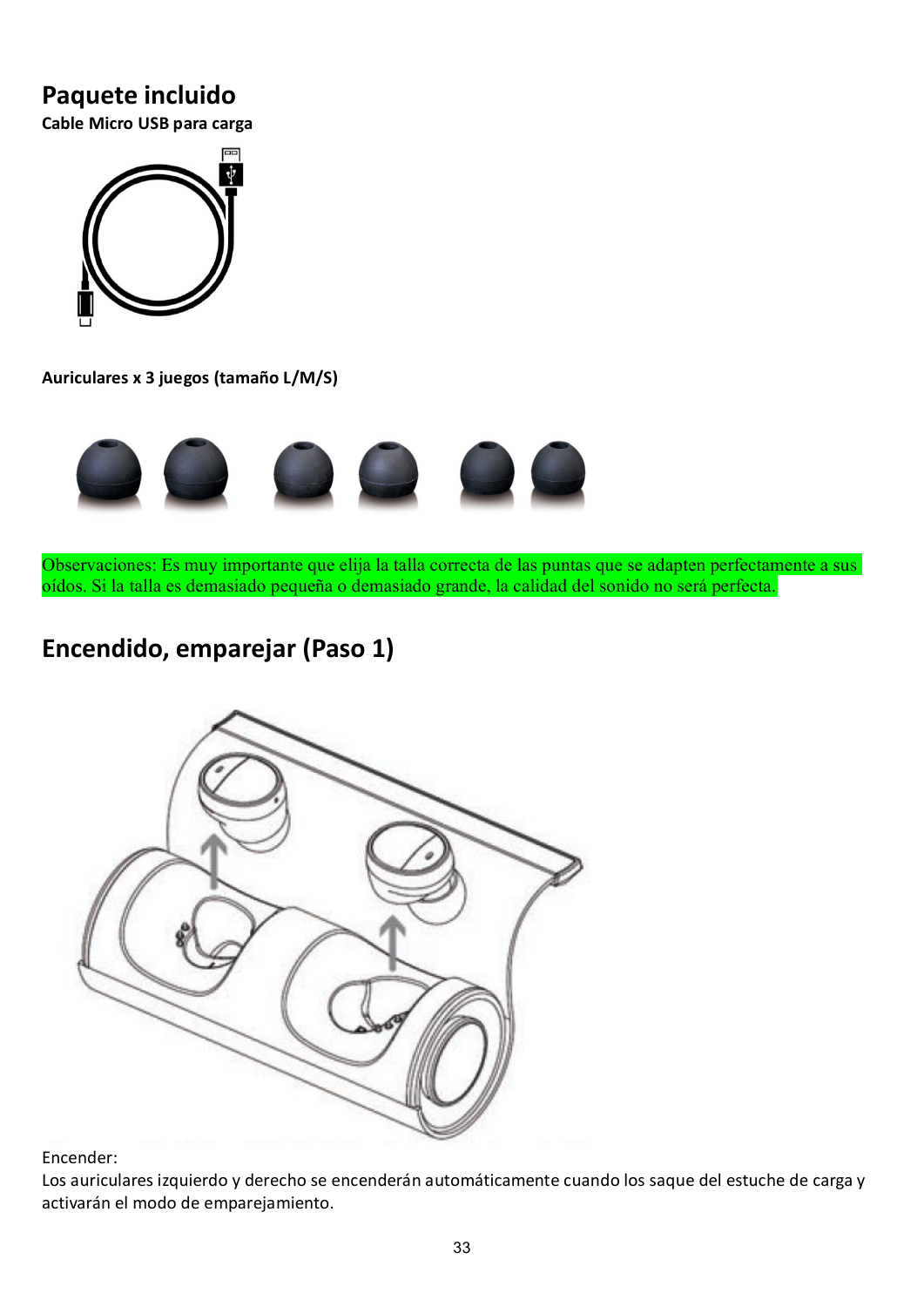# **Encendido, emparejar (Paso 2)**

| <b>Bluetooth</b>                                                       |  |
|------------------------------------------------------------------------|--|
| <b>Allow New Connections</b>                                           |  |
| New Bluetooth connections have been turned off from<br>Control Centre. |  |
| <b>MY DEVICES</b>                                                      |  |
| OTHER DEVICES                                                          |  |
|                                                                        |  |

Encienda los ajustes de sus Bluetooth móvil. Busque "Lenco EPB-450" y conecte.

### **Uso**

Forma de usar los auriculares izquierdos Forma de usar los auriculares derechos



El orificio del micrófono está orientado hacia abajo y ajustado a un ángulo cómodo para usar.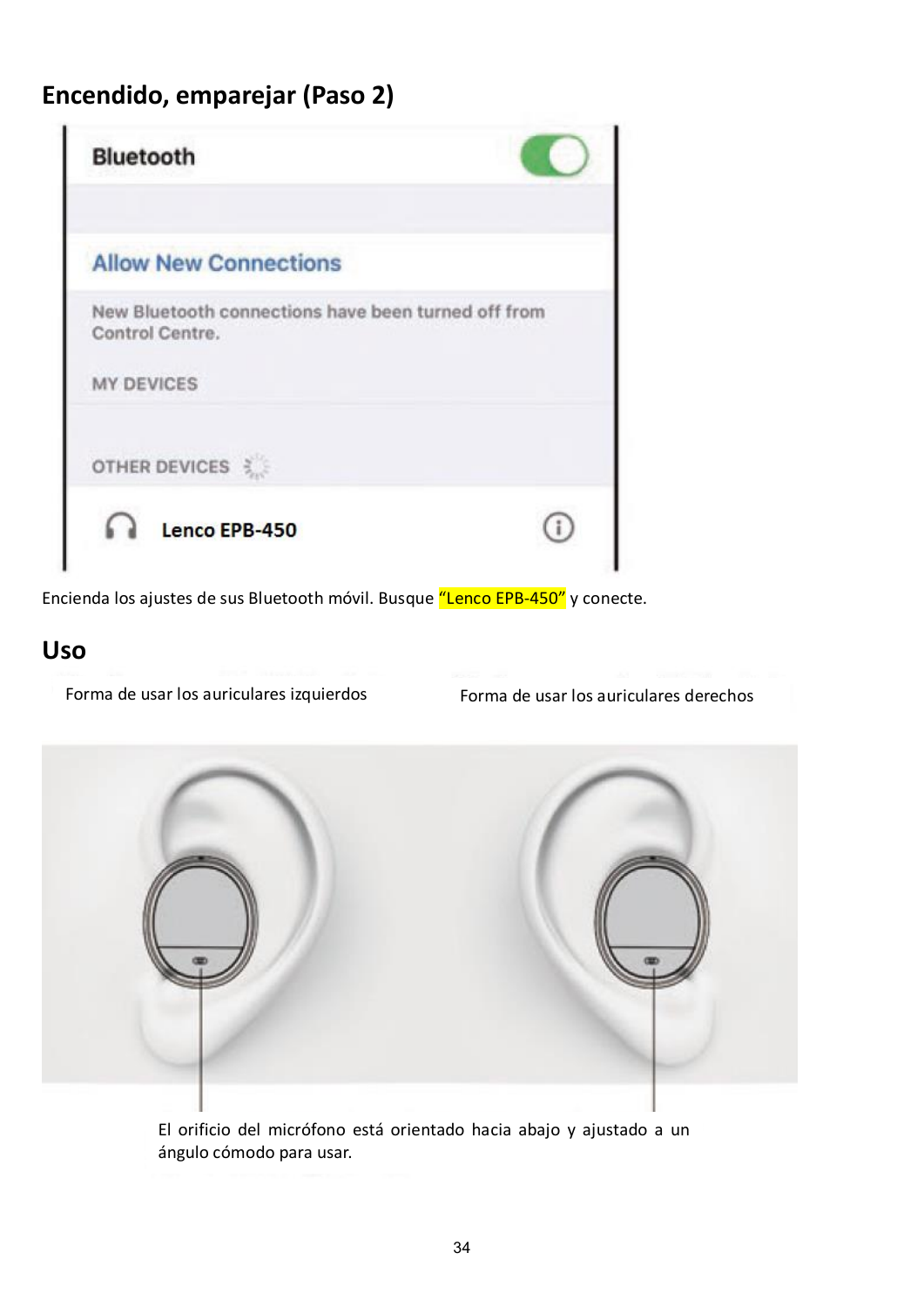# **Funcionamiento del botón táctil**



# **Apagado/Carga**

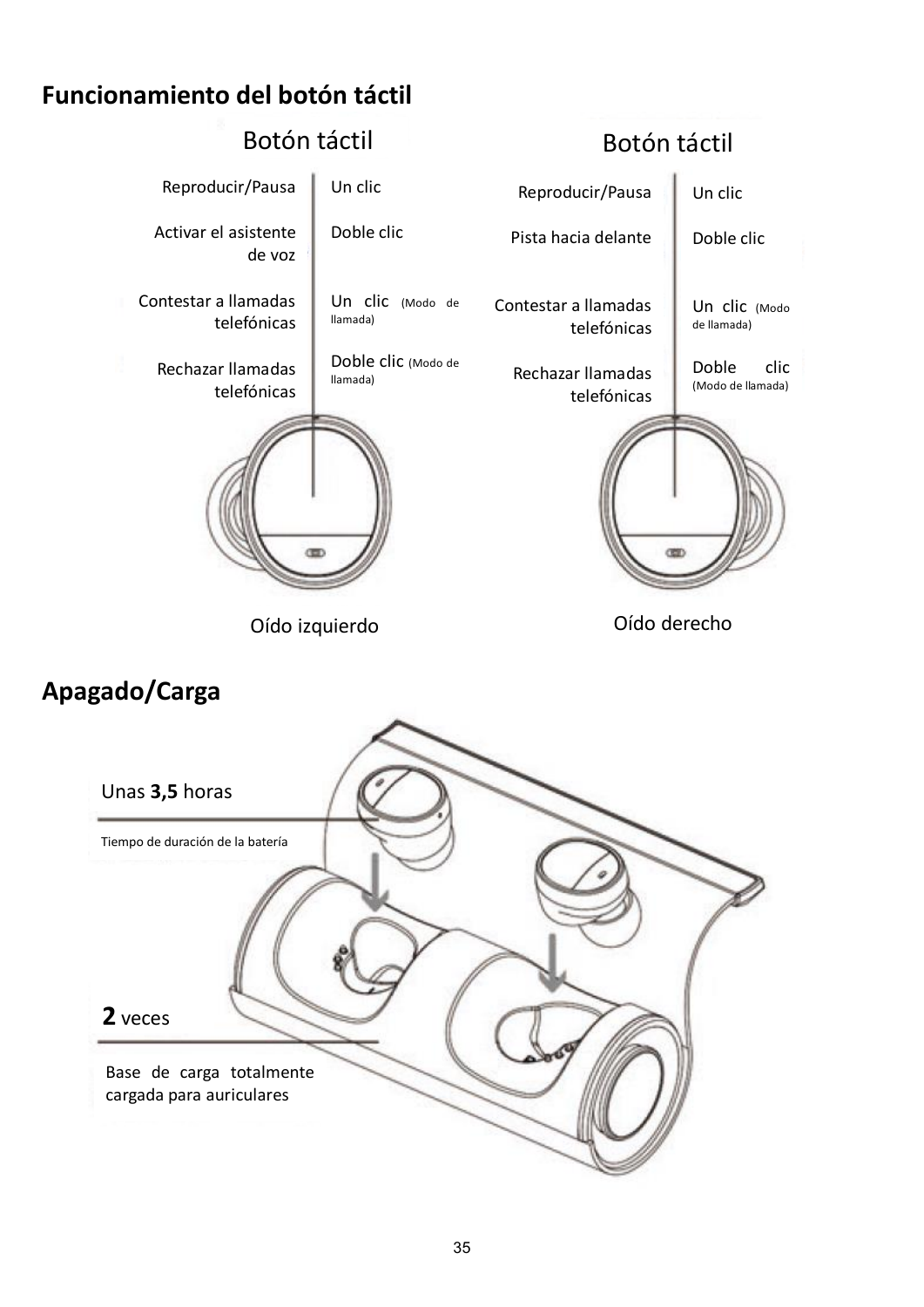Apagar: La izquierda y la derecha de los auriculares se apagarán automáticamente cuando se colocan en la base.



#### **Solución de problemas**

| La luz de encendido no está ENCENDIDA.                             | Compruebe que el auricular está cargado                                            |
|--------------------------------------------------------------------|------------------------------------------------------------------------------------|
| El auricular no se puede conectar con un dispositivo<br>Bluetooth. | Compruebe que su dispositivo Bluetooth esté en modo de<br>emparejamiento Bluetooth |
| No hay sonido del auricular.                                       | Ajuste el volumen de su teléfono.                                                  |

#### **ESPECIFICACIONES TÉCNICAS**

Voltaje de carga: 3,7 V Capacidad de la batería: 55 mAh Tiempo de carga del auricular: 1,5 horas Tiempo de carga de la base de carga: 1 hora Tiempo de reproducción: Hasta 3,5 hrs Capacidad de la batería del estuche de carga: 500 mAh Protección impermeable IPX6

### **GARANTÍA**

Lenco ofrece servicio y garantía en cumplimiento con las leyes de la Unión Europea, lo cual implica que, en caso de que su producto precise ser reparado (tanto durante como después del periodo de garantía), deberá contactar directamente con su distribuidor.

Nota importante: No es posible enviar sus reparaciones directamente a Lenco.